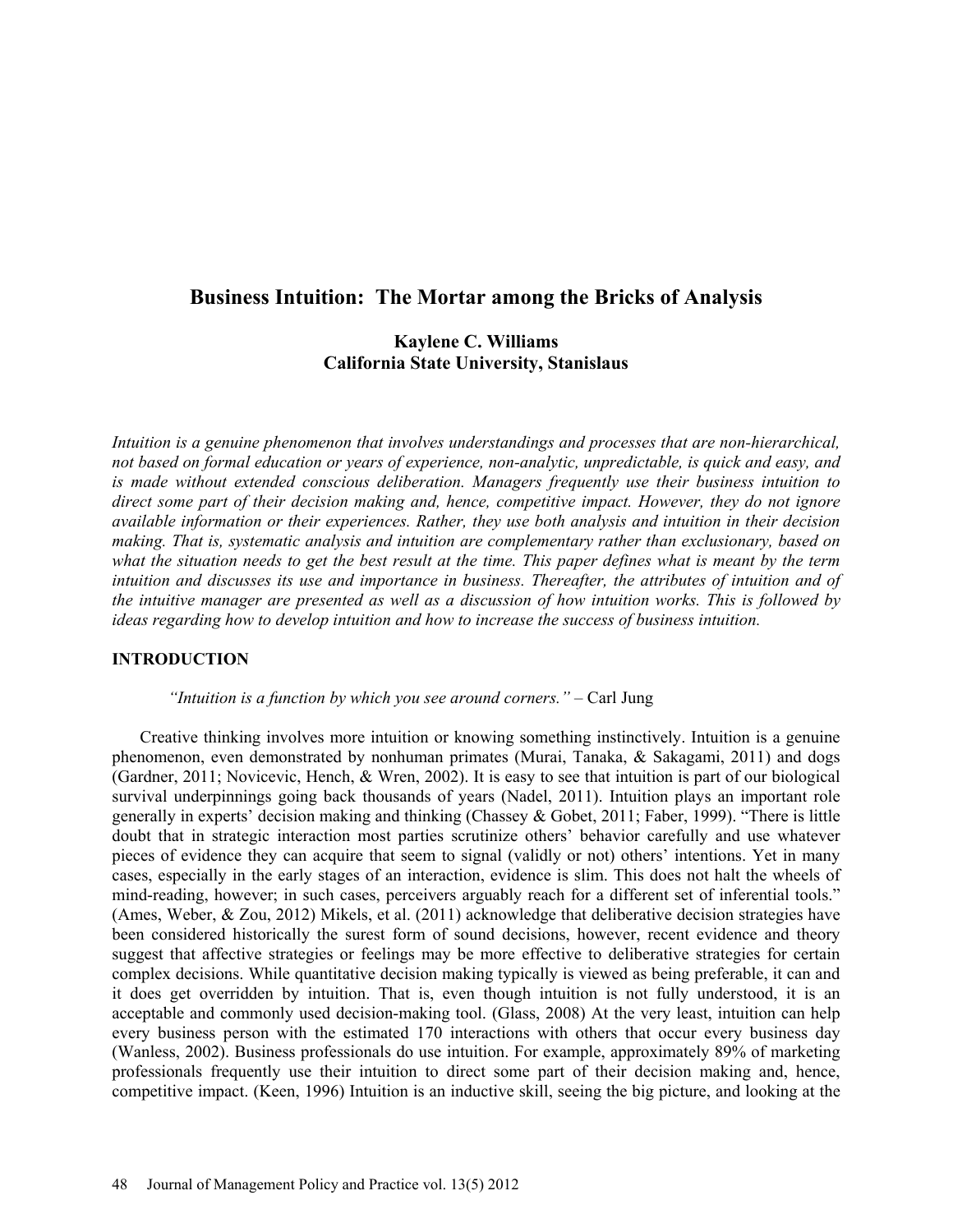whole problem rather than its discrete parts. It can be very useful when data is inadequate or unavailable. At the very least, intuitive thinking is effortless and unaffected by memory and attentional resources. On the opposite side, analytic thinking is more demanding and rapidly degrades with dwindling memory and attentional resources (Gozzi, et al., 2011). But there are negative intuitional biases, too. For example, one bias is that people who use intuition are intellectually lazy and undisciplined in their thinking, relying on gut feelings. On the other hand, intuition can lead to game-changing decision making via a slower and deeper process that requires deliberative reasoning. In general, however, the best thinking in an organization involves the combination of creative and analytic thinking. (*The Business Journal*, 2012) "Confident decision makers blend logic and intuition (of thought and feeling), the so-called two wings that allow leaders to soar (Patton, 2003, 995).

This paper defines what is meant by the term intuition and discusses its use and importance in business. Thereafter, the attributes of intuition and of the intuitive manager are presented as well as a discussion of how intuition works. This is followed by ideas regarding how to develop intuition and how to increase the success of business intuition. All-in-all, intuition and analysis are complementary rather than exclusionary.

#### **INTUITION DEFINED**

*"It is through science that we prove, but through intuition that we discover."* 

- Henri Poincare

"Intuition is multifaceted" (Gore & Sadler-Smith, 2011, 304). More specifically, intuition is subconscious, complex, quick, not emotion, not biased, and not part of all decisions (Khatri & Ng, 2000). While many have tried, no one has explained "intuition" satisfactorily. Since intuition has been relatively immune to scientific study and is elusive to define and too difficult to measure, there is a lack of agreement about what intuition is (Sinclair and Ashkanasy, 2005). However, it has been argued that good management practice by business executives should rely more on intuition and less on systematic analysis. This is complicated, however, because intuition has been viewed in different ways: 1) as a paranormal power, sixth sense, or parapsychology; 2) as a personality trait more than likely that is acquired early on and remains relatively unchanged throughout life; 3) as an unconscious process while analysis occurs consciously; 4) as a set of actions that consist of some simple and fairly obvious means of getting and using information; 5) as a distilled experience wherein the manager has previously practiced and chunked various aspects of the decision-making process; and 6) as a residual category or intuition is what is left over after systematic analysis has taken place. Dramatic differences in the conclusions about the advantages and disadvantages of intuition depend upon which of these six conceptualizations is being used as well as speed, information requirements, or quality of choices. (*The Academy of Management Perspectives*, 1991) In general, though, these definitions of intuition seem to fall primarily along two lines: experience-based phenomenon and sensory and affective elements (Sinclair & Ashkanasy, 2005). Here are some additional definitions or aspects of intuition:

- Intuition is "nearly always the surfacing of a submerged memory, a barely noticed event, or some combination of the two. The 'feeling' doesn't come to us over the cosmic ether, but drifts up from our own subconscious." (Dimitrius & Mazzarella, 2008, 227)
- "The situation has provided a cue. This cue has given the expert access to information stored in memory, and the information provides the answer. Intuition is nothing more and nothing less than recognition" (Kahneman & Klein, 2009, 520), that is, "unconscious pattern recognition" (Millett, 2011, 56).
- Intuition is "an unconscious process of making decisions on the basis of experience and accumulated judgment. Making decisions on the basis of 'gut feeling' doesn't necessarily happen independently of rational analysis; rather, the two complement each other." (Robbins, 1999, 192)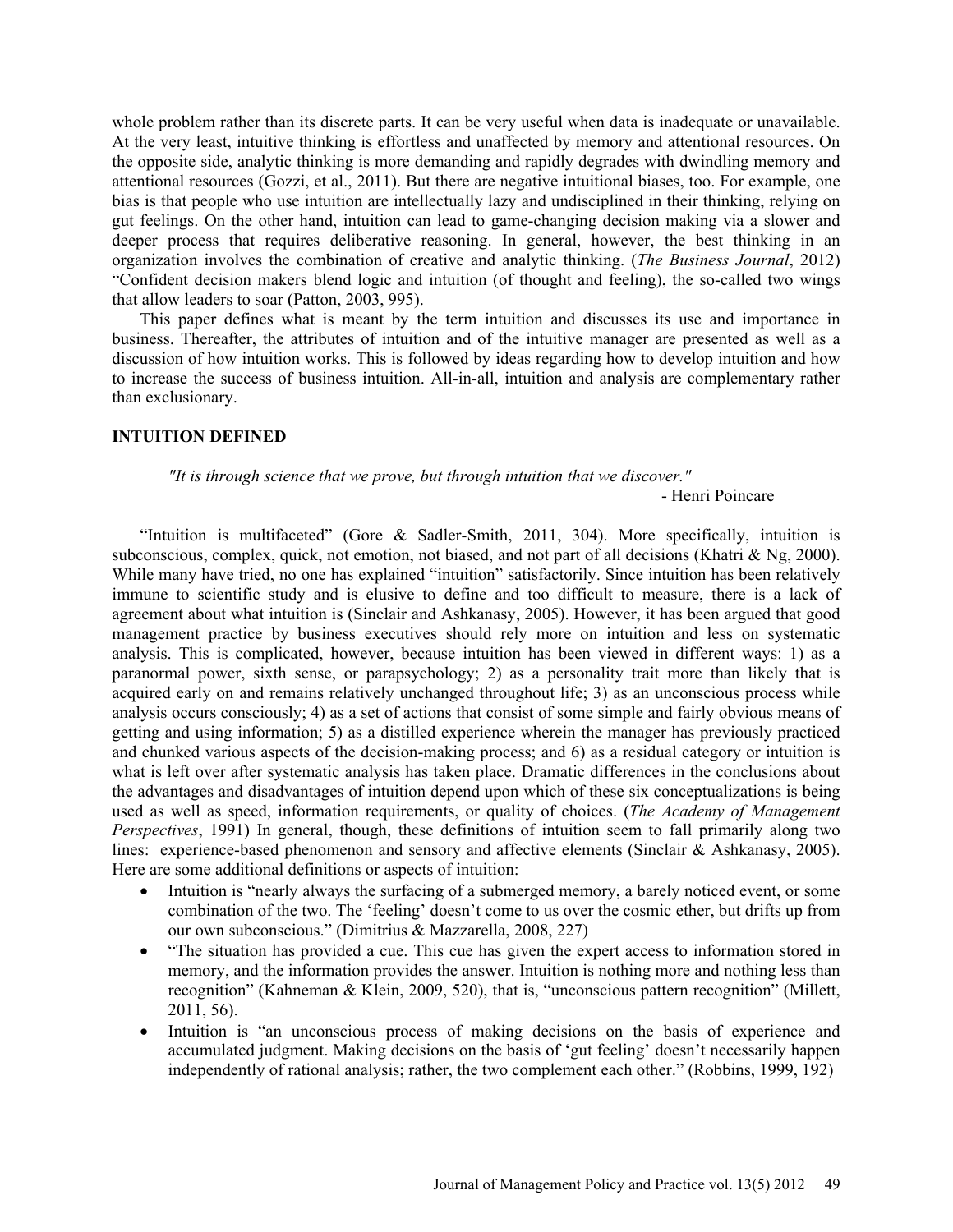- Intuition is a "non-sequential information processing mode which comprises both cognitive and affective elements and results in direct knowing without any use of conscious reasoning" (Sinclair & Ashkanasy, 2005).
- Intuition is sudden awareness of knowledge (Kakkonen, 2005).
- Intuition is one's ability to recognize patterns at lightning speed and this often happens unconsciously (Matzler, Bailom, & Mooradian, 2007).
- Intuition is a "question of seeing through things, getting down to what is implicit, uncovering the layer that lies beneath the surface, the things that cannot be expressed directly, in linear language" (Korthagen, 2005).
- Intuition is "(1) quick and ready insight, (2a) immediate apprehension or cognition, (2b) knowledge or conviction gained by intuition, (2c) the power or faculty of attaining direct knowledge or cognition without evident rational thought and inference." (Merriam-Webster, 1999)
- According to Lynn Robinson, author of five books on intuition, intuition is "something we're all hardwired with. I think of it as a compass of our soul, that we really have this information from our divine intuition and that once we pay attention to it, it leads us in the right direction." (Sheehan, 2010, 1)
- Intuition is "heart knowledge." (Neal, 1997, 123) "People who do the most heart work are often behind the scenes" (Glassman, et al., 2003, 364).
- "Intuition is the life force itself, made conscious to us through a feeling that arises from within. Intuition is our human version of animal instinct. Through our intuition we tap the ultimate resource of all – the very source of life." (*Women in Business*, 2002)
- Intuition is soul-sense or spiritual sense that reveals whatever constitutes and perpetuates harmony, enabling one to do good, but not evil (*Christian Science Monitor*, 2008).
- "All good things come from living intuitively. To follow that feeling inside of us we call our intuition is really the only way to fulfill our highest aspirations and deepest needs. Indeed, the intuitive impulse helps us soar…Intuition is the life force itself, made conscious to us through a feeling that arises from within. Intuition is our human version of animal instinct. Through our intuition we tap the ultimate resource of all –the very source of life." (Wanless, 2002, 44)
- The use of intuition is often integrated into decision making. Intuitive thinking is reflexive, heuristic, associative, holistic, experiential in nature, automatic, relatively effortless, tends to be inaccessible to consciousness, rapid, affectively charged, subconscious, and complex. (Shenhav, Rand, & Greene, 2011; Simmons & Nelson, 2006; Dane, et al., 2011; Bower, 2004; Khatri & Ng, 2000)
- Intuition is "a kind of matching game based on experience. There are times when trusting your gut is the smartest move – and times you'd better think twice." (Flora, 2007, 69) Think of intuition as an unconscious associative process. "The brain takes in a situation, does a very quick search of its files, and then finds its best analogue among the stored sprawl of memories and knowledge. Based on that analogy, you ascribe meaning to the situation in front of you…When a new experience calls up a similar pattern, it doesn't unleash just stored knowledge but also an emotional state of mind and a predisposition to respond in a certain way. Imagine meeting a date who reminds you of loved ones and also of the emotions you've felt toward those people. Suddenly you begin to fall for him or her. 'Intuition,' says Linhares, 'can be described as 'almost immediate situation understanding' as opposed to 'immediate knowledge.' Understanding is filled with emotion. We don't obtain knowledge of love, danger, or joy; we feel them in a meaningful way." Flora, 2007, 70)
- "Intuition actually means, 'in-tuition,' or learning and being educated from inside ourselves. Only when we are following the wisdom of our inner feelings, which may be expressed in a vision, thought, voice or hunch, are we authentic. Then we are a genuinely self-led person." (Wanless, 2002, 46)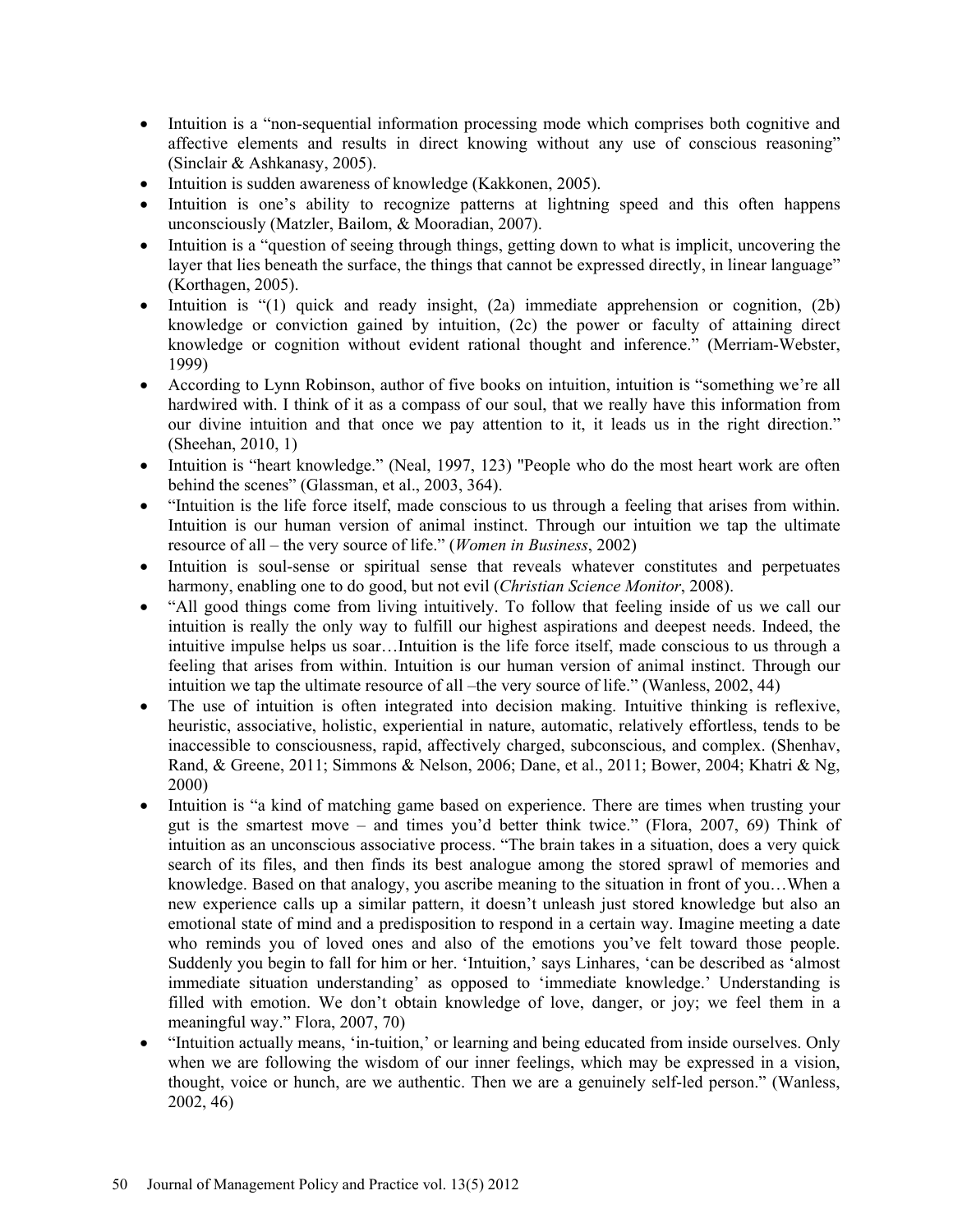In general, there seem to be three commonalities surrounding the use of intuition, i.e., it originates beyond consciousness, information is processed holistically, and intuitive perceptions are frequently accompanied by emotion (Sinclair & Ashkanasy, 2005). As such, it appears that intuition is an inner, direct knowing or focus. In fact, it seems that intuition is an aspect of conscious awareness. More specifically, intuition is the self-awareness of direct knowledge. That is, intuition says "I feel or see or experience this in me directly...I am directly aware of this in me...it belongs to me." The key is awareness, awareness of what something inside oneself is saying to oneself. As such, intuition is self-reading of one's own truth or understanding. This capacity is very compatible with the idea that managers typically are viewed as having a high degree of empathy. Intuition requires that one master one's own direct and often subtle knowing or experience, both seeing it and understanding it. In order to master intuition, one must first master direct knowing.

#### **IMPORTANCE AND USE OF INTUITION**

#### *"Often you have to rely on intuition."* – Bill Gates

Managers make challenging and important decisions every day. Approximately 32% of managers are intuitive, and intuition is positively related to organizational effectiveness (Andersen, 2000). Six in 10 or 62% of CEOs indicated that gut feelings are highly influential in guiding their business strategies, while only four in 10 indicated that internal metrics and financial information (44%) or competitor analyses (41%) are highly influential (*Business Wire*, 2006). That is, intuition seems to be a characteristic of many managers in general, and more specifically, the combination of intuition as dominant and thinking as the auxiliary function is quite often found in managers (Andersen, 2000). In addition, entrepreneurs have a greater propensity for intuitive decision making (La Pira, 2011). However, they do not ignore available information or their experiences. Rather, they use both analysis and intuition in their decision making. That is, entrepreneurs tend towards self-sufficiency, trusting their own judgment (self-efficacy), living with ambiguities and uncertainties, and being willing to make decisions even though they do not have all the information they need at hand. "When outcomes are difficult to predict through rational means and they need to make a decision, they respond in a pragmatic way by utilizing their intuitive judgment and making a decision." (La Pira, 2011, 11) While rational analysis is useful, it is not a panacea for decisionmaking. Rather, it is like the bricks of a wall with intuition being the mortar. That is, systematic analysis and intuition are complementary rather than exclusionary, based on what the situation needs to get the best result. (Vasconcelos, 2009) "Intuition enhances thoughtful decision-making, it doesn't replace it" (Smart, 2009). In fact, intuition even can play an important role in determining how to perceive, approach, and respond to a business situation or problem. Even managers who stress analytical processes actually mix intuition into most decisions (Kutschera & Ryan, 2009).

"Intuition is a brain skill that can be particularly useful as a tool in decision-making when a manager is faced with a crisis or emergency situation, where new trends are emerging differently from past patterns, and where data is inadequate, unavailable, or inappropriate for the particular situation at hand. Many leading executives readily admit to relying on intuition to make some of their most successful decisions, and recent research has indicated that the ability to use intuition is positively correlated with a higher profit record when chief executive officers performance in the private sector is compared." (Agor, 1985, 16)

In addition, intuition or understanding without apparent effort works well in some realms while still needing some restraint and checks in others (Mundy 2011). Intuition tends to be used in non-routine decisions or when faced with conflicting facts or inadequate information, e.g., future projections, crises, pulling discordant facts together, and problem solving (Agor, 1985; Jennings, 1999). However, for routine decisions, business leaders are five times more likely to apply analytics rather than intuition across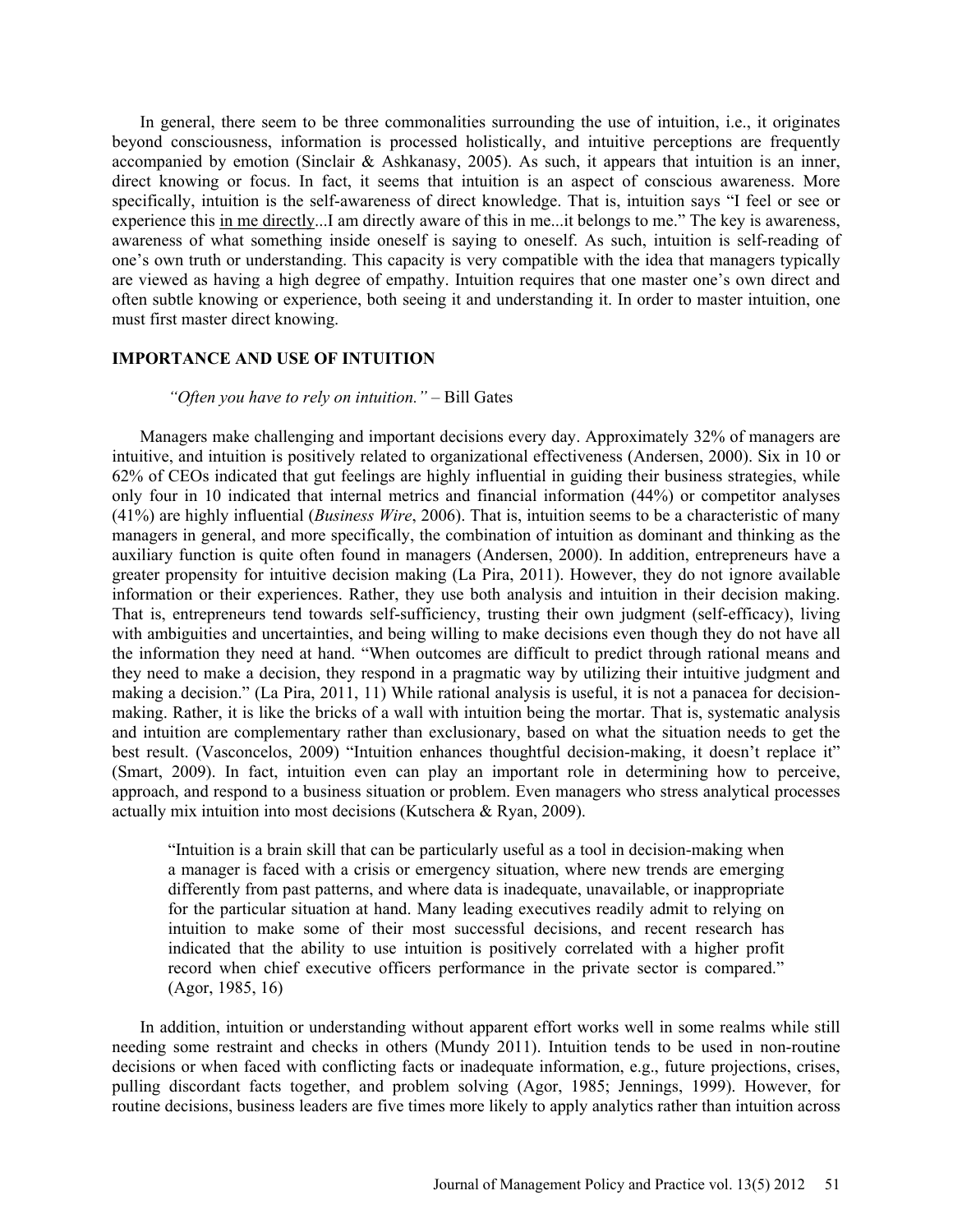the widest possible range of business decisions; and, two times more likely to shape future business strategies and guide day-to-day operations based on analytics (Meinert, 2011). Intuition also tends to be used when the perceived importance and potential impact of a decision is high, i.e., life or game altering decisions or high-stakes decision making. (Sinclair and Ashkanasy, 2005; Flora, 2007; Kutschera & Ryan, 2009) It has been used "to identify problems, to streamline routine jobs, to pull isolated facts together, to balance purely logical analysis, and to solve problems faster." (Jennings, 1999, 44) Intuition also can help one to be calm in the midst of change and chaos, it can give insight into the people around us, and it can help make successful decisions in all areas of life (Sheehan, 2010). Intuition allows us to speed-sort information and to make connections before reason can assemble the data (Oliver, 2007). For example, "The only way to evaluate character is free and takes hardly any time at all. The method is the informal skill known as (intuition). Executives all possess this skill to some degree or other and use it constantly in other contexts." (Thompson, 2005, 37) In general, executives found intuition to be most helpful and most frequently used under condition of: uncertainty, no previous precedent, when variables are not scientifically predictable, when facts are limited, when facts do not clearly point the way to go, when analytic data is not useful, when several good and supportable alternatives exist, and when there is time pressure to come up with the right decision (Agor, 1990). Additionally, it has been applied successfully to job interviewing, employee selection, social exchange, investing and loan decisions, healthcare decisions, the athlete selection process, new product development, and drug discovery research (Forsyth & Bradbury, 2011; Blume & Covin, 2011; Sundgren & Styhre, 2004; Lodato, 2008; Luo & Cheng, 2006). Also, "Jazz encodes the paradox of intuition: The ability to improvise is born from a lifetime of discipline, including copying solos from favorite musicians to internalize the natural flow of music" (Flora, 2007, 73). It is interesting that even though intuition is so valuable, executives often try to keep it a secret and hide it, afraid that their colleagues would not understand (Agor, 1990).

In summarizing the use of business intuition, Glass (2008, 95) states the following:

- "Quantitative decision making, when it really works, is usually preferable to its alternatives, but it doesn't work as often as we would like.
- "Rational decision making is a good second choice, but it often gets overridden in practice by something else.
- "That something else is intuition, and even though we don't understand it, it's an acceptable, commonly used decision-making approach."

Additionally, Kutschera and Ryan (2009) suggest that intuition be added into a systematic decision process, e.g., 1) define criteria for success or failure, 2) remain focused on the problem at hand, 3) remember that good information is gathered from many different sources, 4) balance calculated risks with intuitive judgment, and 5) change the question to test an analysis.

### **THE ATTRIBUTES OF INTUITION AND THE INTUITIVE PERSON**

*"I rely far more on gut instinct than researching huge amounts of statistics."*  –Richard Branson

The attributes of intuition can be described as follows: non-hierarchical, not based on formal education or years of experience, non-analytic, what to do is known before why we are doing it, unpredictable, does not conform to rules and regulations, does not rely on senses, is quick and easy, made without extended conscious deliberations, may reflect automated expertise, random inconsistency may occur, systematic distortion may occur, works alone and beyond ambiguities, is not limited to time and space, synthesizing seems to occur, based on one complete picture, not arbitrary, not irrational, goal directed, simply responds to questions, can be based on some form of impressions or symbols, may have great heuristic value, and may come in the form of a series of questions or a dialog with the world, i.e., one impression may suggest others. (Day, 1996; Beh, 1993; Schoemaker & Russo, 1993; Rosanoff, 1998; Earlenbaugh & Molyneux, 2009; Bolte & Goschke, 2005) Cappon (1993) offers that skills needed for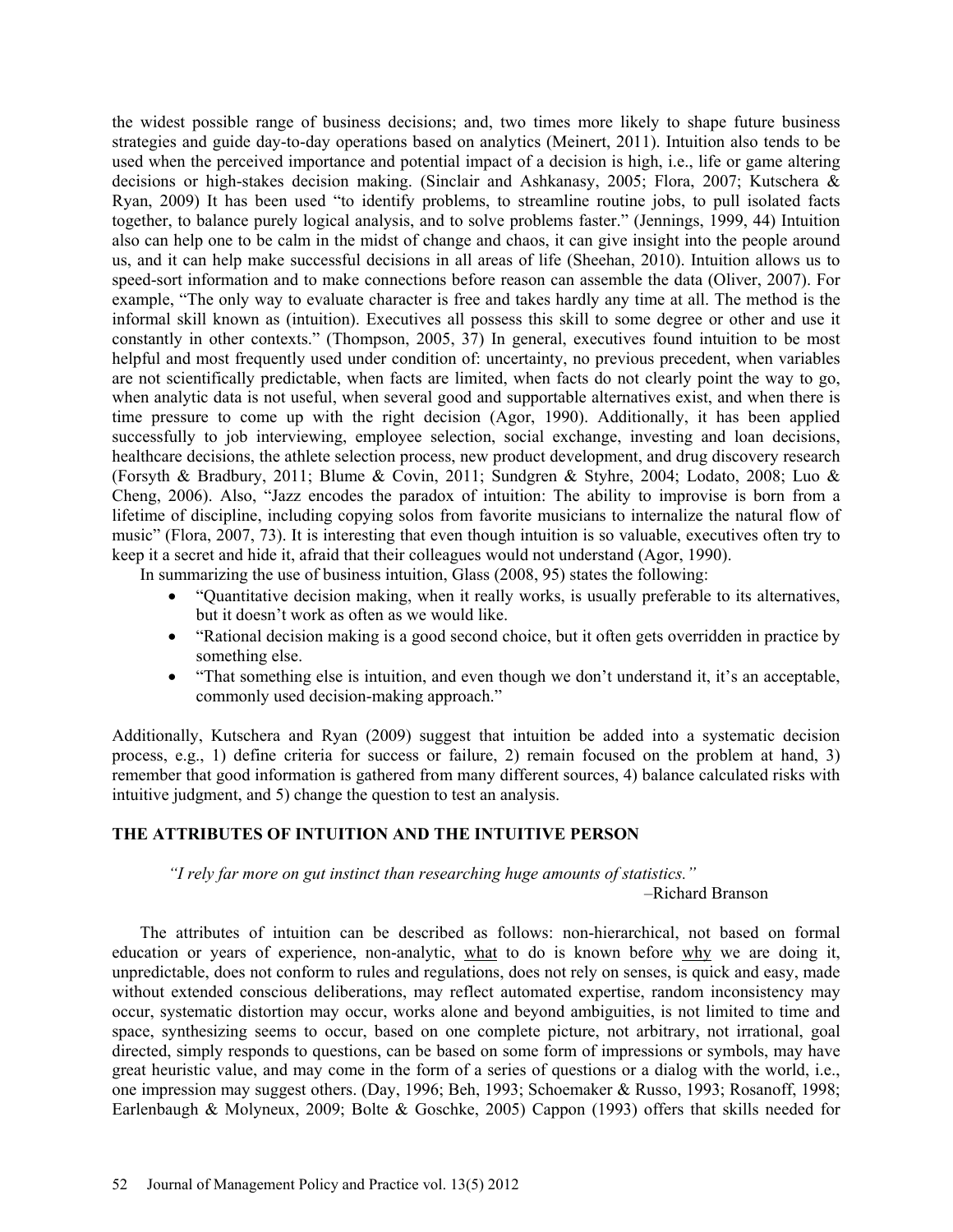intuition to occur include: perceptual closure on insufficient time, perceptual closure on insufficient definition, perceptual recognition, positive perceptual discrimination, negative perceptual discrimination or what was not there in the intuition, synthesis or Gestalt insight, time flow estimation, retrieving of memory or quick memory, passive imagination, psycho-osmosis or knowing the unknown, active imagination, anticipation or foresight, optimal timing of intervention, hunch or seeing the solution to a problem before you have it, choice of best method, choice of best application of a discovery, hindsight that uses empathy and identification in order to divine the cause of things, associative and dissociative matching, and seeing the meaning of things.

The intuitive is crucial to the process and quality of intuition. Intuitives tend to find and use information that is beyond their senses, i.e., imagination, inspirations, and subtle impressions. They look at the big picture to grasp essential patterns, asking "why not" rather than "why" (Millett, 2011). They are experts at unconscious pattern recognition, seeing new possibilities and new ways of doing things. They often see the possibility and works backwards to assess the resources, investments, and actions needed to implement the dream (Odom and Pourjalali, 1994; Millett, 2011). Additionally, the intuitive places high value on ideas, innovation, concepts, theory, and long-range thinking. This individual is a knowledgeable, future-oriented person who likes to abstract principles from a mass of material. The intuitive can usually be described as original, creative, broad-ranged, charismatic, idealistic, intellectual, tenacious, ideological, and involved. On the other hand, he or she may be unrealistic, far-out, fantasy-bound, scattered, devious, out-of-touch, impractical, and a poor listener. So, the specific choice of intuitive is very important. (Futtrell, 2011)

"What is so special about intuitive talent? Extensive research on brain skills indicates that those who score as highly intuitive on such test instruments as the Myers-Briggs Type Indicator tend to be the most innovative in strategic planning and decision making. They tend to be more insightful and better at finding new ways of doing things. In business, they are the people who can sense whether a new product idea will 'fly' in the marketplace. They are the people who will generate ingenious new solutions to old problems that may have festered for years. These are the executives that all organizations would love to find." (Agor, 1989, 21)

Mavor, Sadler-Smith, and Gray (2010) add that the intuitive is self-confident, client-centered, gives him/herself permission to access and use intuition, listens to his/her body, is mentally and physically prepared, is disciplined, focused, and organized, is responsive to challenges in the moment, seeks permission from the client to use intuition, establishes and maintains rapport with the client, is unattached to his/her intuitions, is objective about his/her intuition, and is courageous in his/her engagement with intuition.

Eugene Sadler-Smith (2010), author of *The Intuitive Mind* explains the two minds model with regard to the integration of intuition and the intuitive:

"The two minds model is widely used in psychology (where it goes under the name of dualprocess theory) – and it means precisely what it says: we have one brain but "two minds," an analytical mind and an intuitive mind. They co-evolved in the human species in order to fulfill particular functions, and without both of them we would be unable to function effectively in the real world. The analytical mind is a "narrow band-width" processor – it's the cognitive heavyweight of the two, able to solve problems in a logical step by step manner using all the available data. However, one of the drawbacks is that in many real world situations there may not be sufficient data available (or there may be too much data) to make sense of and there may not be the luxury of time to weigh up all the pros and cons of a situation. In this situation, experienced decision makers are often able to cut through a mass of detail or interpolate quickly and effortlessly and come to quick and often, but not always, accurate decisions. One of the distinctive attributes of the intuitive mind is that, although it can do very complex parallel processing, it cannot 'talk' to us in words in the same way that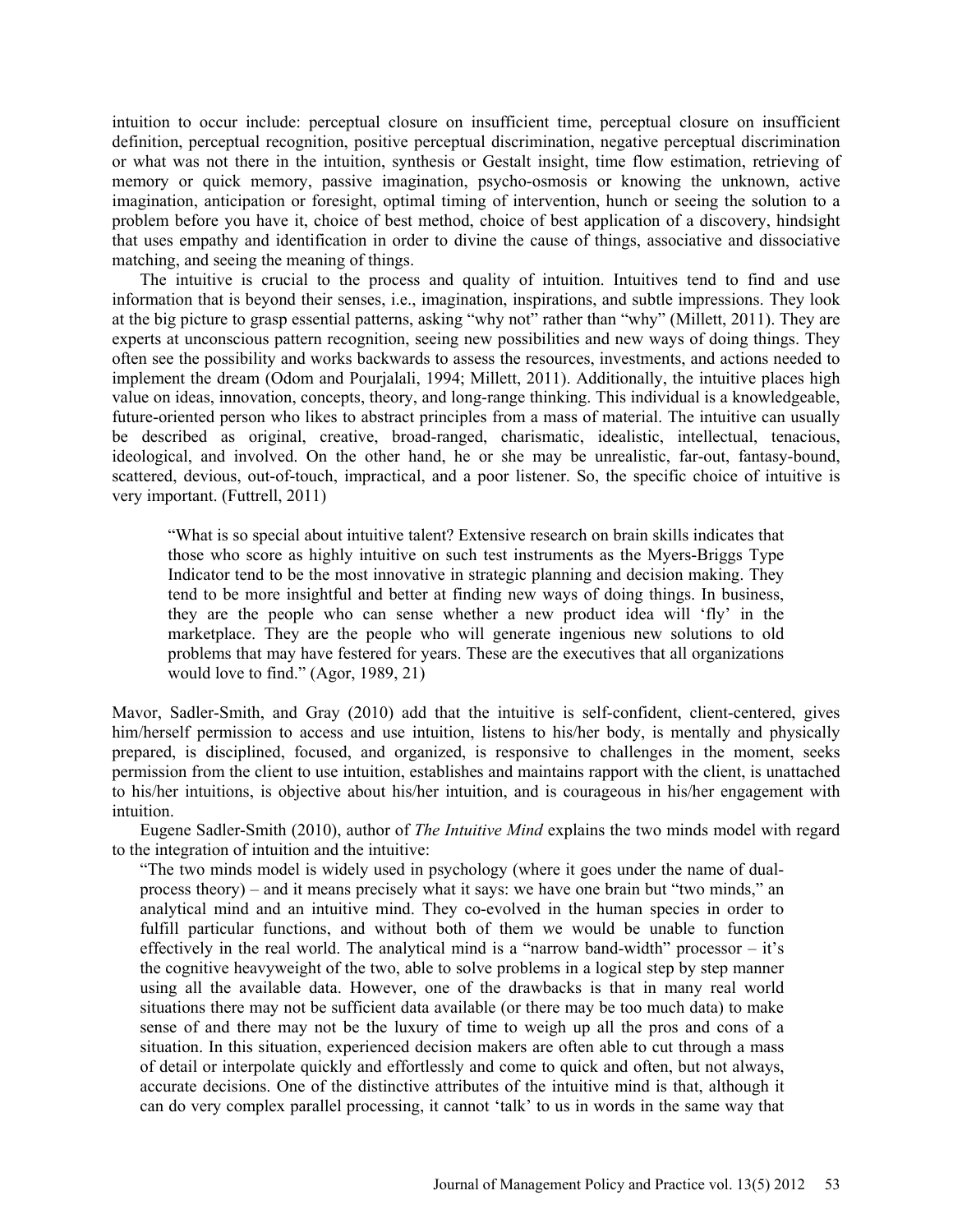the analytical mind can. So the intuitive mind has evolved a different method to communicate to our conscious mind what it 'thinks' we should do – its voice is the language of feeling (by the way not the same thing as emotions – intuitive feelings are different to emotional feelings). Experienced intuitive experts have learned to trust what their gut is telling them, it may not always be right but for many people its right more often than it's wrong." (Norton, 2010, 39)

### **HOW INTUITION WORKS**

*"I believe in intuitions and inspirations...I sometimes FEEL that I am right. I do not KNOW that I am."* – Albert Einstein

Determining the linkages between intuition and its outcomes is ambiguous and hard to measure. Hence, determining how intuition works is even harder. It is known that individuals are more confident in their final decisions when they choose the intuitive option as opposed to the non-intuitive alternative. Also, individuals often choose to follow their intuition even when other information undermines their intuition's validity (Simmons & Nelson, 2006). This is probably because unconscious processing involves the rapid detection and assessment of survival patterns in the environment that may be threatening to survival or provide an opportunity to enhance survival (Hayes, Allinson, & Armstrong, 2004). While it is not clearly known how intuition works, Day (1996, 174-175) offers:

"Like your other senses, your intuition is first and foremost a survival tool. It's geared to give you data instantaneously. When our day-to-day survival was more precarious, an individual's life or death depended very much on how tuned in he or she was to the surrounding environment. Those who were most intuitive had a far better chance to survive.

"Most of your life questions related in some way to the future, and intuition, being foremost a survival skill, is especially adept at addressing the future. Most likely it's the sense (or collection of senses) specifically geared to gathering information that is not available in your immediate environment."

Prietula and Simon (1989, 122) view intuition as being based on cognitive functioning: "How does intuition work? Long experience leads to chunking, so that familiar patterns emerging in a situation immediately suggest a possible move, a possible condition (medical diagnosis), or a possible risk (finance)...intuition...is a sophisticated form of reasoning based on chunking that an expert hones over years of job-specific experience."

Horstmann, Ahlgrimm, and Glockner (2009, 350) have found that

"Instruction to deliberate does not induce qualitatively different information processing compared to instructions to decide intuitively…our findings suggest a very similar basic process underlying intuitive and deliberate decisions, namely an automatic process of information integration…automatic information integration plays a crucial role in decision making, independent of whether people decide intuitively or deliberately."

Another description of the workings of intuition is offered by Tesolin (2000). Beyond emotional intelligence lies the possibility of intuitive intelligence which is closely aligned with common sense. Intuition involves a deep level of self-knowing. "A deeper level of self-knowledge creates an energy reservoir that is capable of producing a desired outcome almost instantly by directing one's desire and intention." (Tesolin, 2000, 76)

Sauter (1999) acknowledges six forms of intuition wherein each works and displays differently:

1. Illumination: A sudden awareness of information.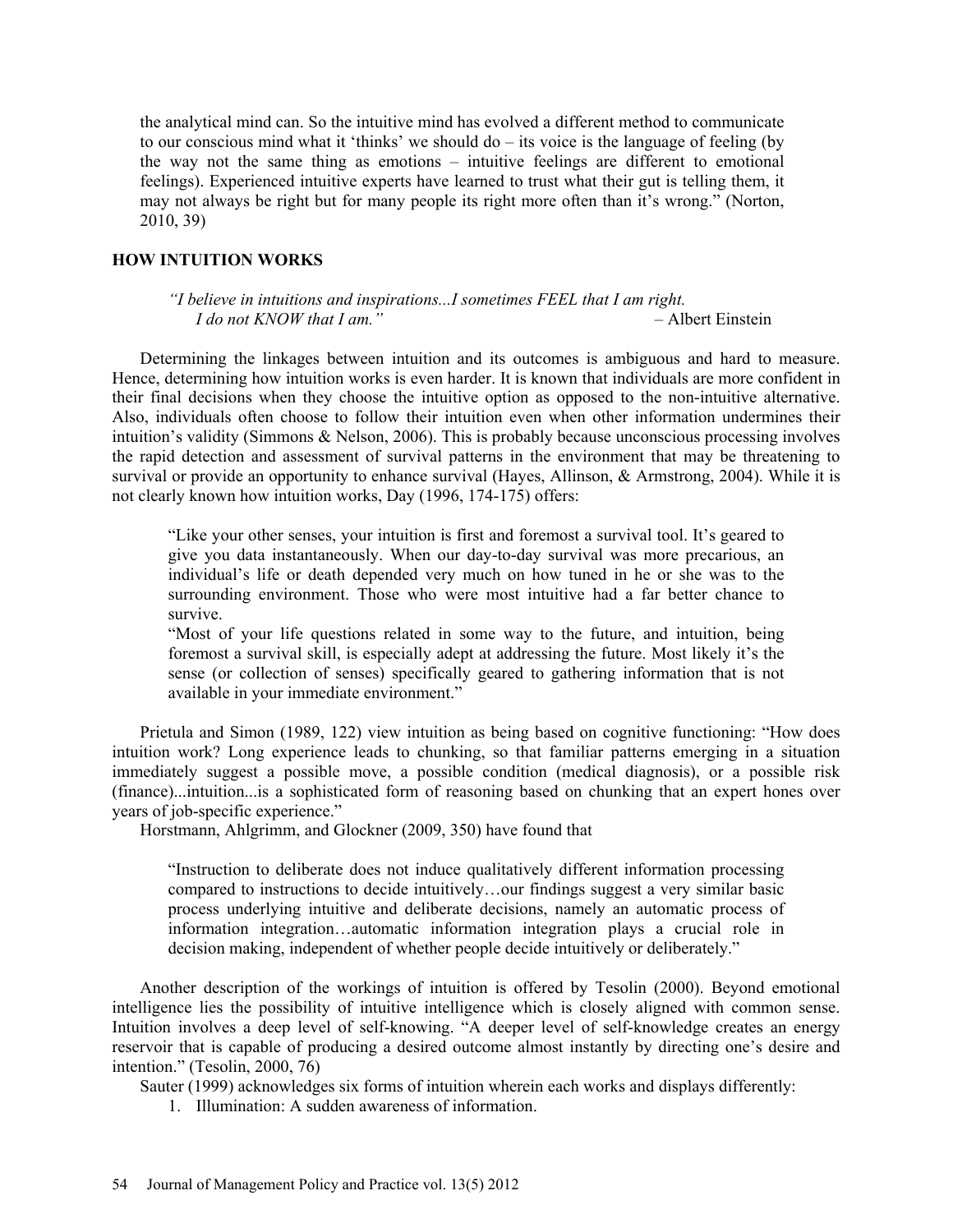- 2. Detection: Usually occurs when the mind is focused toward something other than problem solving.
- 3. Evaluation: Facilitates choice among alternatives, i.e., that option feels right or does not feel right.
- 4. Prediction: Involves developing hypotheses without first analyzing data.
- 5. Operative intuition: Guides and provides a sense of direction or pinpoints events.
- 6. Creative intuition: Supplements detection by generating ideas.

Sinclair and Ashkanasy (2005, 354) view intuition as "an integrated model of analytical and intuitive decision making where both approaches are used in a complementary and iterative fashion; and the dominance of either approach is determined by dispositional and contextual factors." That is, decision makers tend to use intuition in conjunction with rational analysis, but it is personalized by individual and situational factors.

Inbar, Cone, and Gilovich (2010, 232) describe the inner workings of intuition as follows: "People are cued by the features of the decision problem to follow intuition or reason when making their choice. That is, when features of the choice resemble features commonly associated with rational processing, people tend to decide on the basis of reason: when features of the choice match those associated with intuitive processing, people tend to decide on the basis of intuition." However, Dane, et al.'s (2011) research seems to contradict this idea by acknowledging that the problem-solving approach and individual differences in thinking style interact in a way that creativity is highest when individuals use a non-typical problem-solving approach. For example, they contend that individuals who typically think rationally may benefit from an intuitive or nonstandard cognitive problem-solving approach and from an environment where natural tendencies are left behind.

Despite these many descriptions of how intuition works, there seem to be two main categories of theories about how intuition works: the mechanistic and the nonmechanistic theories. The mechanistic theory or Simon's Theory attributes intuition mostly to pattern recognition and the acquisition of chunks associated with relevant knowledge about the decision area. The nonmechanistic theory or Dreyfus and Dreyfus Theory emphasizes the holistic nature of experts' cognitive processing and acknowledges five stages moving from novice to expert, i.e., "from conscious, analytic, and deliberate behavior that depends heavily on instruction to intuitive and fluid behavior that naturally fits the requirements of the environment." (Chassy & Gobet, 2011, 200)

So, there has been some disagreement about how intuition works…maybe akin to blind men describing an elephant, i.e., one "sees" a bottle brush, another a tree trunk, another a hose, another a spike, etc., depending upon one's perspective. "By saying 'yes' to intuition we open up a lot of doors for greater success and creativity. By learning how intuition occurs for us we gain command of our abilities to recognize it as more than a fleeting experience. Then, once we understand what it's telling us, we can move on to even greater things." (Tesolin, 2007, 78)

## **HOW TO DEVELOP THE INTUITION**

*"At times you have to leave the city of your comfort and go into the wilderness of your intuition. What you'll discover will be wonderful. What you'll discover is yourself."* – Alan Alda

"Intuition can be refined over time" (Smart, 2009). Additionally, intuition is economical and well worth developing (Tesolin, 2007). However, even though intuition is used widely, it can have a reputation of being unscientific, of having mixed results. "Even among highly intuitive executives, considerable opportunity exists for honing and developing their skills" (Agor, 1990, 169). In general, educational institutions give little attention to how to develop intuition implying that it is not highly valued. Rather the opposite, effort has been given to showing that intuitions systematically ignore important information and that judgments can be improved when individuals are pressed to reason more carefully. (Lieberman,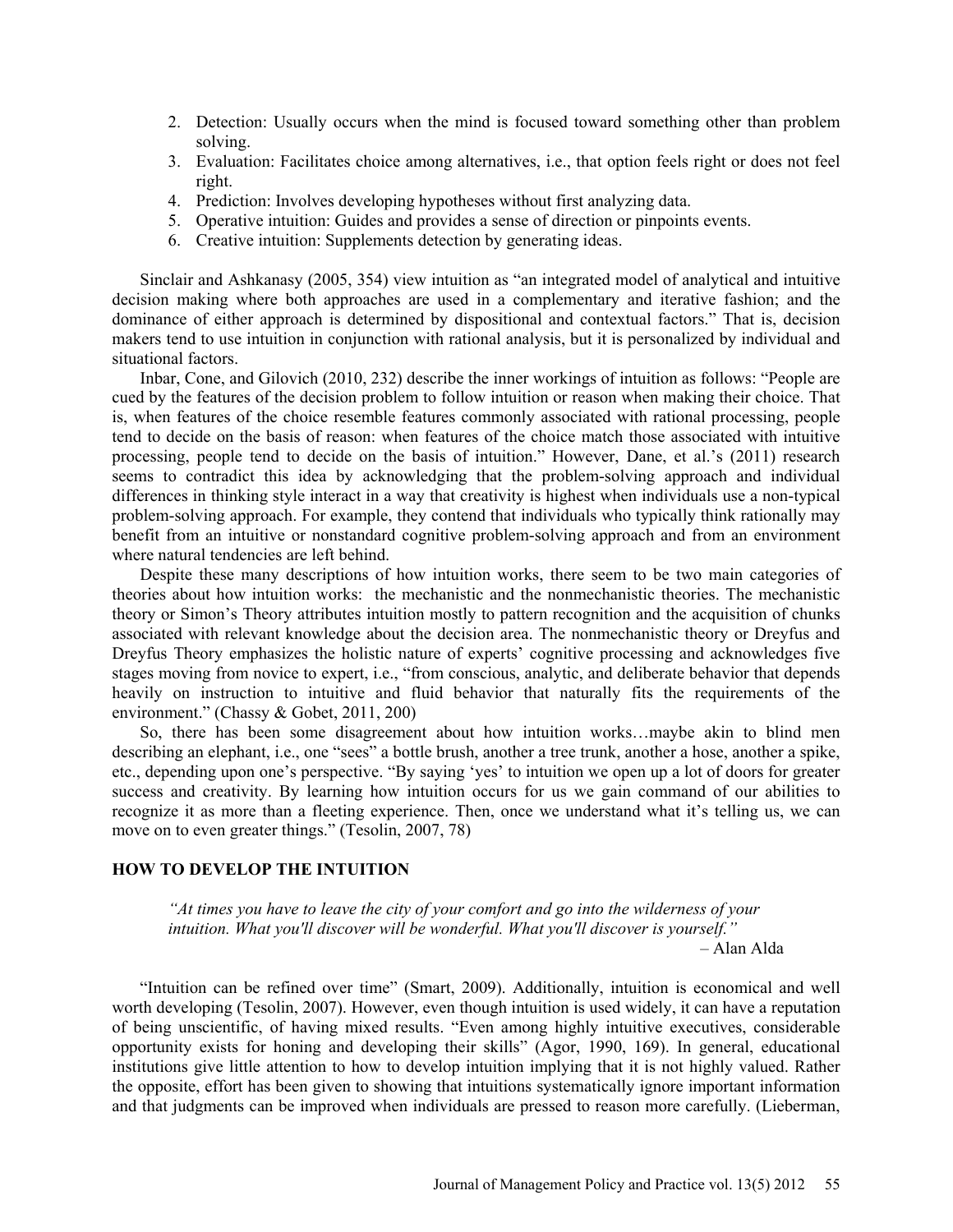2000; Sadler-Smith & Burke, 2009) However, "Most employees and managers today are accustomed to an environment that does not encourage intuition. Becoming intuitive takes practice. Include developing intuition capabilities in your competency plans. Decide how and where you want your staff to be intuitive, and develop learning and training plans from there. Make sure you consult and exchange ideas with your staff about this initiative." (Tesolin, 2007, 77) "Analytics can never trump the intuition of a thoughtful executive, wrought by years of experience and accumulated knowledge, tempered by emotional intelligence" (Matzler, Bailom, & Mooradian, 2007, 15). Additionally, Matzler, Bailom, and Mooradian (2007) reveal that the development of intuition requires: experience, networks for sharing experience, emotional intelligence which works faster than intellectual intelligence, tolerance for both positive and negative experiences, curiosity for discovering new opportunities, and limits so that intuition is not taken to extremes. Kerfoot (2003) offers four guidelines to help leaders continue to develop their intuitive skills: practice, practice, practice; learn to listen by crafting the fine art of focusing; tell stories to free up your imagination and do postmortems to learn from experience; and breed gut thinkers in your organization by eliminating barriers and providing opportunities.

Jennings (1999) offers the following suggestions for developing intuition:

- Use wordplay with metaphors and analogies.
- Use clay, pipe cleaners, or some other kind of representational material to build models.
- Find new approaches to a problem by carefully studying pictures that may seem at first glance to have no logical connection to it.
- Involve the body in vigorous physical exercise that makes analytical thinking harder, but promotes awareness and sensitivity.
- Listen to certain kinds of music like Mozart to enlarge neural pathways that stimulate learning and creativity.
- Incubate your dreams to help solve complex problems. That is, concentrate on the key problem before you go to sleep, then write down your dreams and use these clues to solve the problem.
- Use relaxation, breathing, and meditation techniques (Wise, 2000). "Executive meditators reported using their intuition in the preponderance of their decisions…They reported their intuition is more accurate following meditation." (McNaughton, 2003, 1)
- Ask your intuition open-ended questions such as "How do I…," "What do I need to know and understand about this problem," etc. Pay attention to any images, feelings, sensations, impressions, etc., that you get.
- Brainstorm. At the end of 10 minutes, pay attention to what choices feel best. Notice what you get excited about. Act on the information you get, take small steps first. (Sheehan, 2010)

Is it worth developing intuitive skills? As stated by Agor (1989, 23),

"The management climate of the future will place an increasing premium on intuitive skills in the strategic-planning and decision-making process. Furthermore, we will probably learn more in the next decade through ongoing brain research about how to use and expand intuitive skills than we have thus far in the history of mankind. These factors together suggest that devoting organizational time and resources today to develop intuitive brain skills will likely offer dramatic payoffs in the future in terms of increased productivity and better strategic planning and decision making."

Intuition is an innate skill available to everyone who chooses to listen to their intuitive messages. It is easily developed and definitely improves with use. (Mara, 2003) "It is possible for individuals to develop high levels of intuitive knowledge, and to develop the ability to apply intuitive decision policies consistently" (Trailer & Morgan, 2004).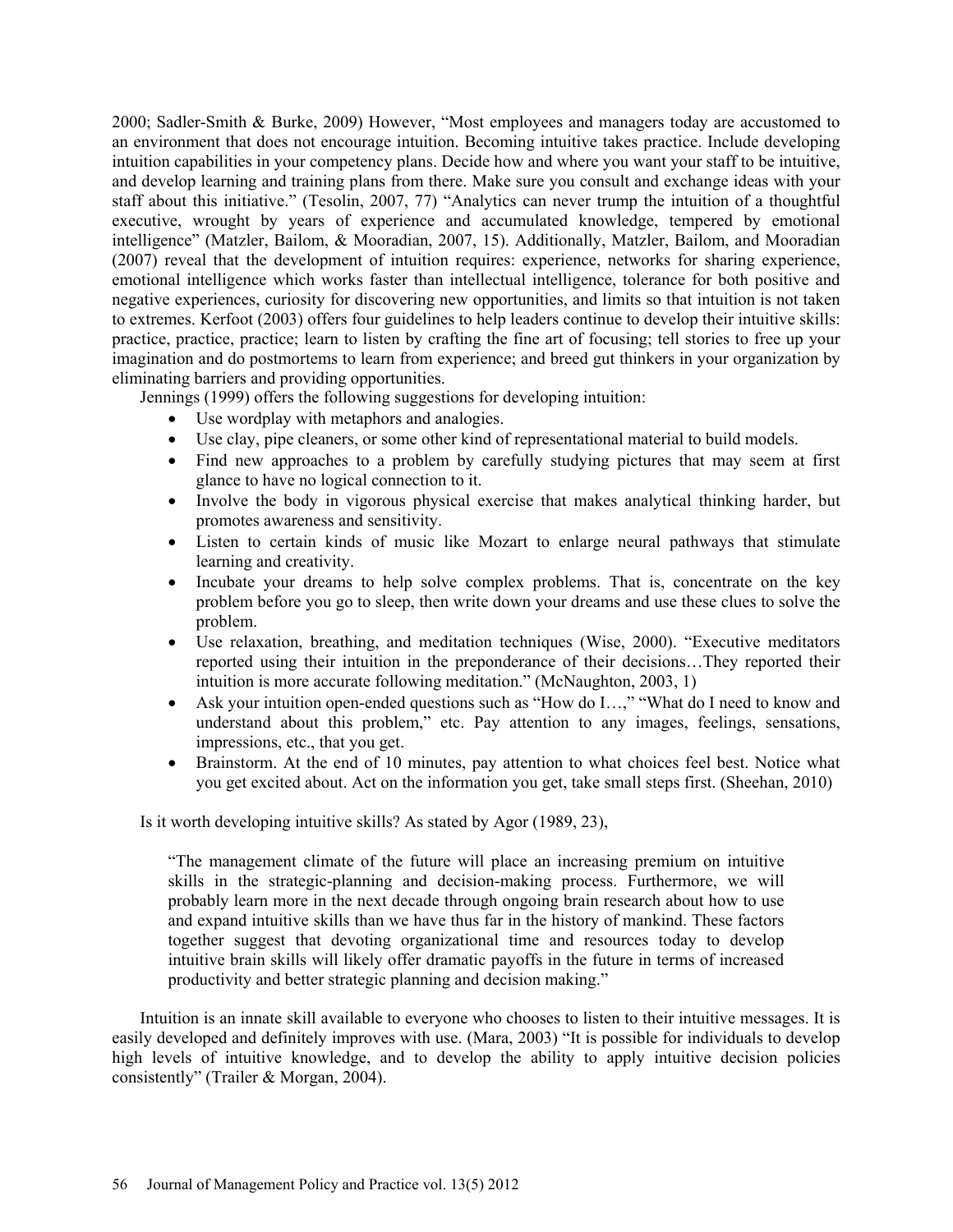### **INCREASING THE SUCCESSFUL USE OF INTUITION**

*"It is always with excitement that I wake up in the morning wondering what my intuition will toss up to me, like gifts from the sea. I work with it and rely on it. It's my partner."*  – Dr. Jonas Salk

If intuition is based on reasoning experience and astuteness, then it follows that intuition can be learned and improved. Dimitrius and Mazzarella (2008) offer a simple approach for amping up one's intuition:

- Recognize and respect your intuition, not following it blindly or rejecting it outright.
- Identify what your intuition is telling you. Follow the hunch, asking what is it?
- Review the evidence by playing back the events in order to become more conscious of the signs.
- Prove or disprove your theory. Gather additional information to consciously test your theory.

The following suggestions for successfully using intuition are added (Dimitrius & Mazzarella, 2008; Tesolin, 2007; Smart, 2009; Sauter, 1999; Raskin, 1988):

- Trust yourself. Work to diminish the fear of using intuition. (Cartwright, 2004)
- Train yourself. Start small and work up. Use external feedback in training. "Managers need tools to assist in generating intuitive thoughts and to verify the intuition once it occurs" (Sauter, 1999, 115).
- Ask the right question(s). Ask many questions to cover the possibilities.
- Make sure it is intuition and not just make believe. Keep a connection with reality. Keep your ego and personal filter out of the process. As noted by De Neys (2012, 28), "…although intuitive heuristics can sometimes be useful, they often cue responses that conflict with traditional logical or probabilistic normative principles and bias our decisions."
- Add it to good decision making -- not to replace it. "People make different decisions depending on whether they adopt systematic processing or rely on intuitive, heuristic processing" (Alter, et al., 2007). Use both analysis and intuition. "Experience is encoded in our brains as a web of fact and feeling" (Flora, 2007, 70). For example, individuals thinking rationally may benefit from using an intuitive problem-solving approach when generating creative ideas. It should be noted, however, that individuals often choose to follow their intuitions even when other information undermines their intuition's validity. In addition, intuitive choices increase when intuitive confidence increases. (Dane, et al., 2011; Simmons & Nelson, 2006; Smart, 2009; Inbar, Cone, & Gilovich, 2010)
- For successful intuition, a certain acceptance is needed that one cannot adequately or completely control situations or rationally understand them (Korthagen, 2005).
- Intuition is more likely to be flawed in unknown, uncertain territory and in conditions of high stress. However, uncharted territory often lacks the stepping stones of analysis and requires the gut tactic of intuition. Using an intuitive system is fast but there may be more errors and biases. So, what may be needed is intuition guided by critical thinking. (*The Business Journal*, 2012)
- Add intuition to team work. However, honor others' intuitive abilities or lack thereof. For example, custom build a team of intuitives and analytics to manage future projections, crises, and problem-solving (Agor, 1985; Dayan & Benedetto, 2010; Dayan & Elbanna, 2011).
- If something does not work, keep trying. Intuition may be better in some areas than others. Remember, like building muscles, intuition can be greatly developed through practice (Wanless, 2002). (Millett, 2011)
- Cultivate intuition by reading books about intuition, interacting with intuitives, and keeping an open mind. Self-reflect on its use and grow from your self-reflection. For example, keep an intuition journal where you record experiences, insights, and ideas (Tesolin, 2000).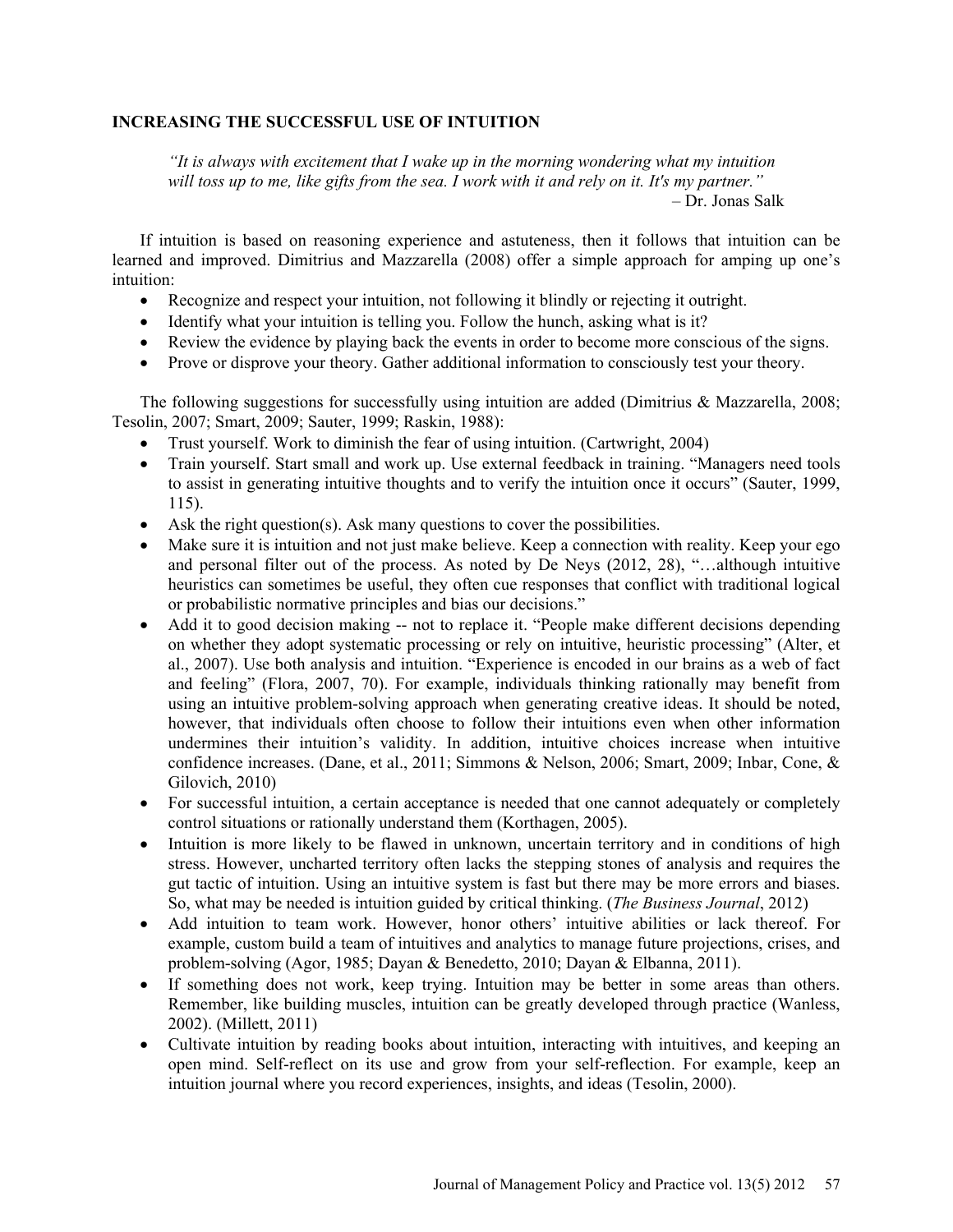- Intuitive signals are clearest when stress, overburden, fear, pain, boredom, and fear of failure are minimized; and, silence and relaxation are maximized. Do nothing for five minutes every day, use this to slow down and become more self-aware and joyful. (Tesolin, 2007; Glaser, 1995) For example, Tesolin (2000) suggests that 5-10 minutes a day of meditative or self-awareness training can make a substantive difference. He also acknowledges that good intuitive practices fill you with energy and a sense of power while bad practices raise doubt and other negative feelings.
- If an individual is getting mixed intuitions, then step back from the situation. Take a time out and just be still and in a receptive mode until the intuition is clear. (Smart, 2009)
- Right-brain skills such as intuition can be practiced and successfully used to empower managerial decision making (Agor, 1985). But, integrate them with left-brain skills in order get the whole picture.
- Avoid a gut reaction based on minimal facts. Rather, make a gut decision once facts are collected and interpreted. Do not allow yourself to be forced to make a decision when fact-finding is insufficient. On the other hand, pay attention to ideas, insights, and impressions that seem to come out of nowhere or out of the blue. The balance of these two aspects leads to superior decision making. (Nadel, 2011)
- Give yourself some time. Reserve a few minutes to think through your intuition. Review what your gut is telling you. Say it out loud and see how it sounds. (Stettner, 1998)
- Bad decisions often can follow from not following intuition. Failure to be honest and to remain detached can lead to poor decisions. In addition, projection can distort reality and lead to ineffective decisions. (Agor, 1990)
- Individual differences in intuitive processing style do exist and play an important part in intuitive decision making. For example, mistakes are likely to be made when the decision maker overuses heuristics or a solution that works for one situation but not for others. (Hicks, et al., 2010)
- Intuition requires a great degree of self-knowledge, deep listening, and stepping outside one's conditioning. "Geniuses, shamans, mystics, and visionaries throughout the ages have been able to access non-ordinary states of consciousness for direction, power, and wisdom...The 21<sup>st</sup>-century mind needs to operate on a multidimensional front." (Tesolin, 2000, 76)
- "Not every intuitive decision you make will be the right choice from an outside point of view. Being 100 percent right does not happen, but 100 percent correct does if your choice comes from your heart of hearts. And if you follow the feelings that give you the greatest positive charge of energy, then, at the very least, you are utilizing all of your inner resources with utmost conviction and, therefore, giving yourself the greatest chance to succeed. When following your intuition, you are in your own place of power. Intuition is personal, and that is why it works for you. But remember, what is correct for you, may not be for another." (*Women in Business*, 2002)
- Be careful to not dismiss early warning signs, feelings, or gaps. One must learn to work with intuition so as not to regret in hindsight. That is, listen to what is said and not said, to when things do not fit, to missing or conflicting information, and to the whole story. (Tesolin, 2000) It is ok to listen to the gut feeling at the beginning, rather than at the end of the process (Oliver, 2007). However, be careful that you are not misreading an emotional impulse (Stettner, 1998).
- The trustworthiness of intuition also is contingent upon the environment in which the judgment is made and of the opportunity to learn regularities of that environment. For example, a high validity environment is needed for the development of skilled intuition, i.e., there are stable relationships between objectively identifiable cues and subsequent events or outcomes of possible actions. It is best to be relaxed and confident about one's intuition and choices. (Kahneman & Klein, 2009; Agor, 1990)

The successful use of intuition is important to the manager and the organization. As businesses increasingly become continuously learning organizations (CLOs), successful intuition will grow in importance and be consciously developed within the organization.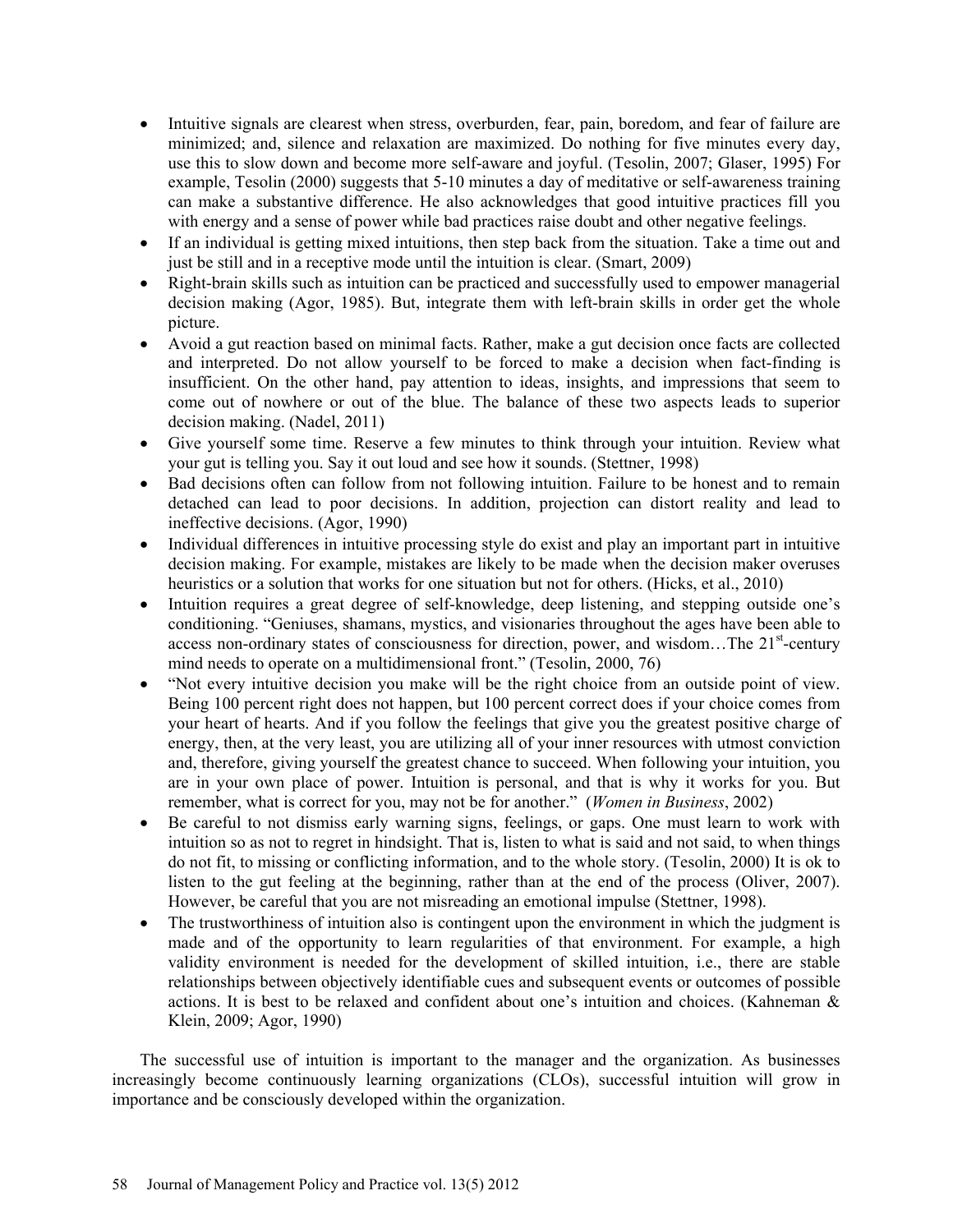"There is no denying that rationality, analysis and linearity will continue to be vital contributors to decision making, problem solving and organizational development. However, given the evolution of the business environment, we believe that CLOs are the form of organization best adapted to producing efficiency, effectiveness and profits. We have argued that the use of right-brain skills such as intuition must be recognized and developed in order to create a CLO successfully. Corporations which are able to tap the full range of human capability are bound to have a sustainable competitive advantage." (Lank & Lank, 1995)

### **CONCLUSION**

*"Intuition and concepts constitute...the elements of all our knowledge, so that neither concepts without an intuition in some way corresponding to them, nor intuition without concepts, can yield knowledge."* - Immanuel Kant

Individuals, decision makers, and managers engage in analytical thinking and intuition virtually all the time (Kutschera & Ryan, 2009). That is, intuition is a valuable skill for any manager. In fact, it seems that the "leader needs both skills, and more information is pointing to the ability to utilize intuition as the defining separation between great and average leaders" (Kerfoot, 2003, 253). In particular, intuition is useful in crisis or emergency decision making situations, when dealing with new trends, and when data is inadequate, unavailable, or inappropriate for the problem at hand. In general, the best thinking in an organization involves the combination of creative and analytic thinking. "Good leaders have a humble confidence and surround themselves with both a creative and analytic think team. They trust their gut but follow a rigorous and deeper analytic process to get to clearer and better decision-making" (*The Business Journal*, 2012, 5). That is, "Successful strategic planning requires the effective integration of analysis and intuition" (McGinnis, 1984). This paper has defined what is meant by the term intuition and has discussed its use and importance in business. Thereafter, the attributes of intuition and of the intuitive manager were presented as well as a discussion of how intuition works. This has been followed by understandings and suggestions about how to develop intuition and how to increase the success of business intuition. "Intuition is bigger than we realize. It feeds our expertise, creativity, love and spirituality. It is a wonder. But it's also perilous. Today's cognitive science aims not to destroy intuition but to fortify it, to sharpen our thinking and deepen our wisdom. Scientists who expose intuition's flaws note that it works well in some areas, but needs restraints and checks in others. In realms from sports to business to spirituality, we now understand how perilous intuitions often go before a fall, and how we can therefore think smarter, even while listening to the creative whispers of our unseen mind." (Myers, 2002, 52)

#### **REFERENCES**

---------- (1991). Making sense out of intuition. *The Academy of Management Perspectives*, 5(1), 46-46.

---------- (2002). Using intuition at work. *Women in Business*, 54(3), 44-48.

---------- (2006). CEOs more likely to rely on intuition than metrics when making business decisions. *Business Wire*, November 6, 1.

---------- (2008). The power of intuition. *Christian Science Monitor*, 100(201), 19.

Agor, W. H. (1985). Intuition as a brain skill in management. *Public Personnel Management*, 14(1), 15- 15.

Agor, W. H. (1989). Intuition & strategic planning. *The Futurist*, 23(6), 20-23.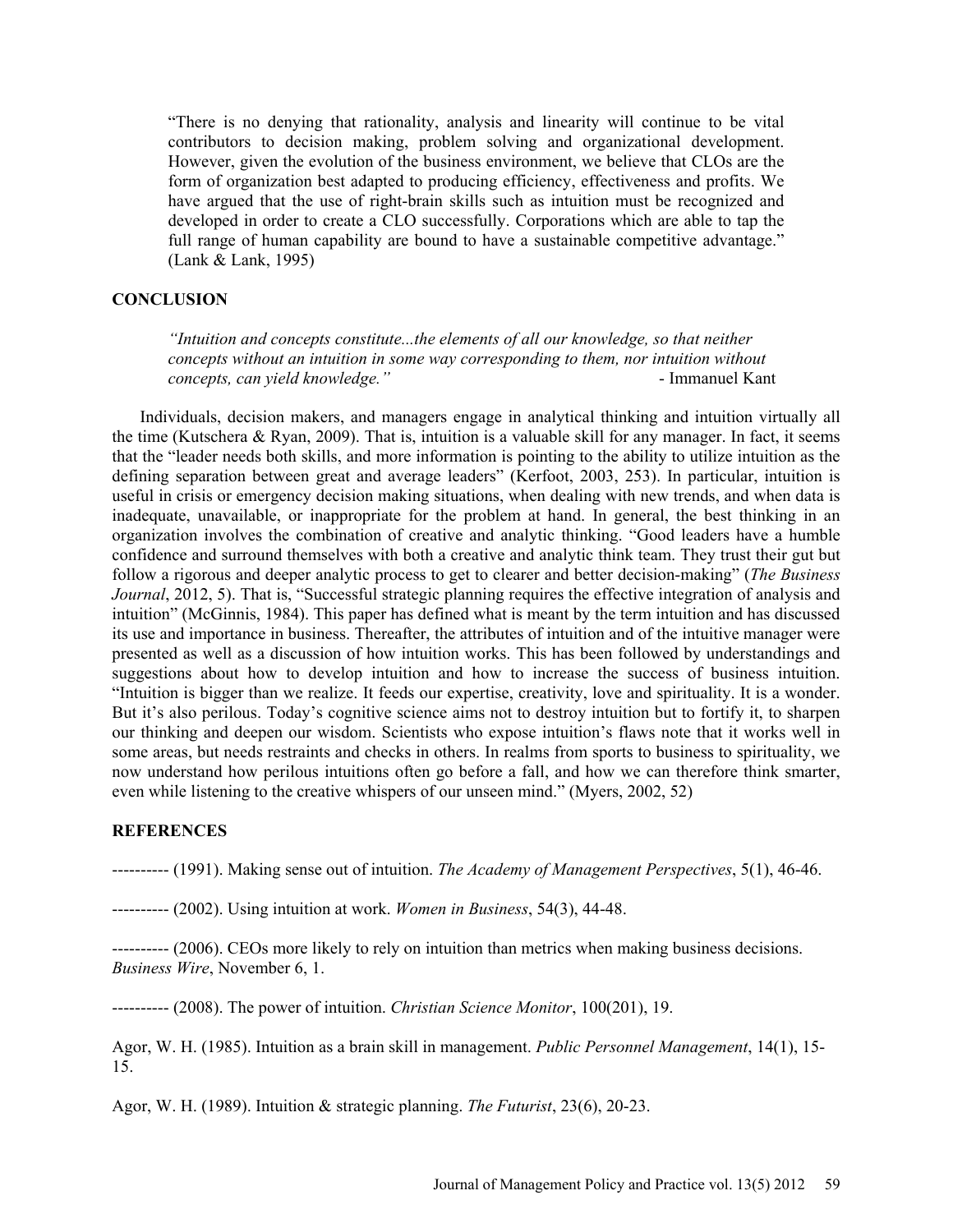Agor, W. H. (1990). The logic of intuition: How top executives make important decisions. In W. H. Agor (Ed.) *Intuition in Organizations*. Newbury Park, CA: Sage Publications.

Alter, A. L., Oppenheimer, D. M., Epley, N., & Eyre, R. N. (2007). Overcoming intuition: Metacognitive difficulty activates analytic reasoning. *Journal of Experimental Psychology: General*, 136(4), 569-576.

Ames, D. R., Weber, E. U., & Zou, X. (2012). Mind-reading in strategic interaction: The impact of perceived similarity on projection and stereotyping. *Organizational Behavior and Human Decision Processes*, 117, 96-110.

Andersen, J. A. (2000). Intuition in managers: Are intuitive managers more effective? *Journal of Managerial Psychology*, 15(1), 46-63.

Beh, H. (1993). Don't knock intuition. *Asian Business*, 29(6), 65.

Blume, B. D., & Covin, J. G. (2011). Attributions to intuition in the venture founding process: Do entrepreneurs actually use intuition or just say that they do? *Journal of Business Venturing,* 26(1), 137.

Bolte, A., & Goschke, T. (2005). On the speed of intuition: Intuitive judgments of semantic coherence under different response deadlines. *Memory & Cognition*, 33(7), 1248-1255.

Bower, B. (2004). Reworking intuition. *Science News*, 166(17), 263-264.

Cappon, D. (1993). The anatomy of intuition. *Psychology Today*, 26(3), 40-94.

Cartwright, T. (2004). Feeling your way enhancing leadership through intuition. *Leadership in Action*,  $24(2)$ ,  $8-11+$ .

Chassey, P., & Gobet, F. (2011). A hypothesis about the biological basis of expert intuition. *Review of General Psychology*, 15(3), 198-212.

Dane, E., Baer, M., Pratt, M. G., & Oldham, G. R. (2011). Rational versus intuitive problem solving: How thinking 'off the beaten path' can stimulate creativity. *Psychology of Aesthetics, Creativity, and the Arts*, 5(1), 3-12.

Dane, E., & Pratt, M. G. (2007). Exploring intuition and its role in managerial decision making. *Academy of Management Review*, 32(1), 33-54.

Day, L. (1996). *Practical Intuition*. NY: Broadway Books.

Dayan, M., & Di Benedetto, C. A. (2010). Team intuition as a continuum construct and new product creativity: The role of environmental turbulence, team experience, and stress. *Research Policy*, 40(2), 276-286.

Dayan, M., & Elbanna, S. (2011). Antecedents of team intuition and its impact on the success of new product development projects. *The Journal of Product Innovation Management*, 28, 159.

De Neys, W. (2012). Bias and conflict: A case for logical intuitions. *Perspectives on Psychological Science*, 7(1), 28-38.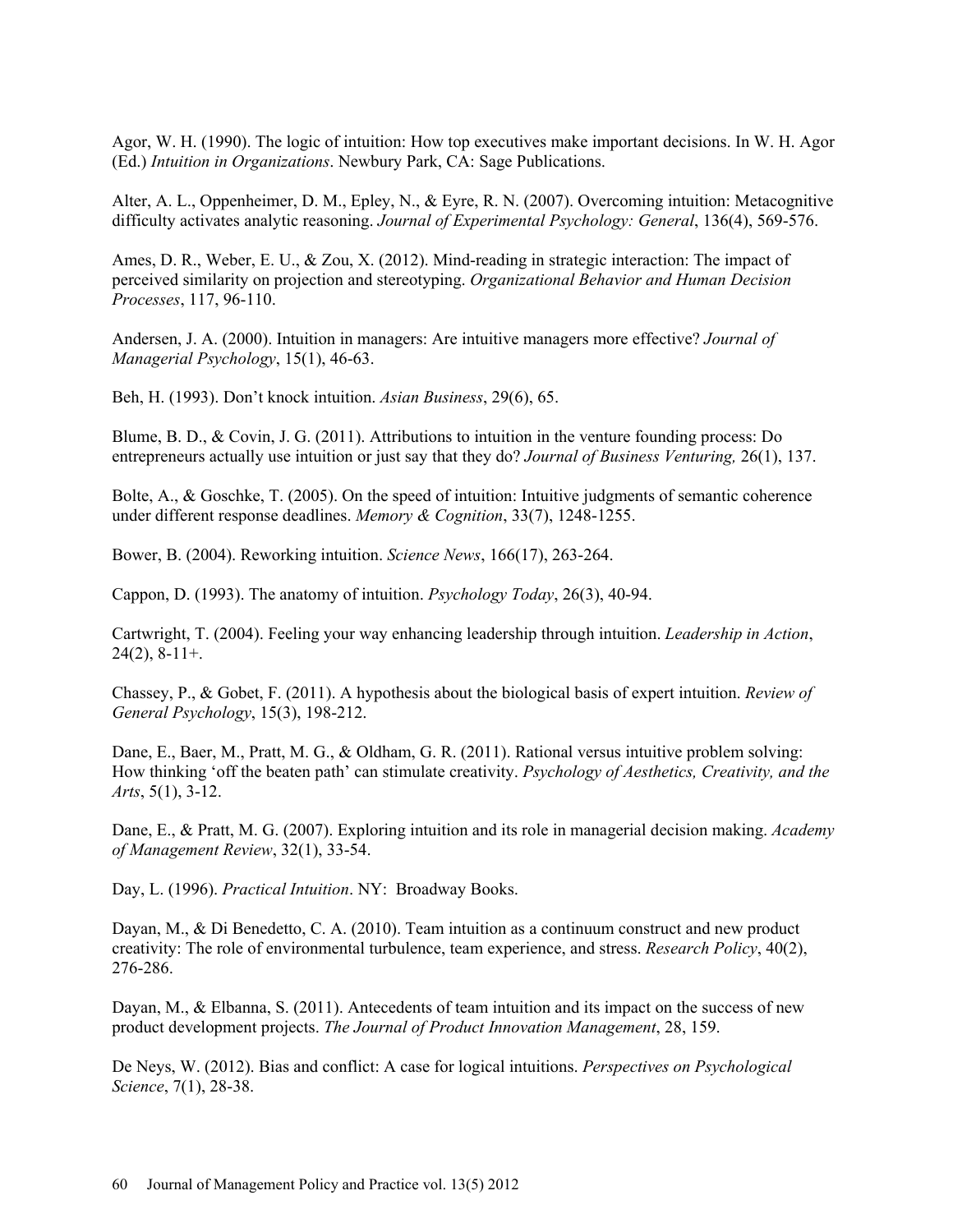Dimitrius, J., & Mazzarella, W. P. (2008). *Reading People*. NY: Ballantine Books.

Earlenbaugh, J., & Molyneux, B. (2009). Intuitions are inclinations to believe. *Philosophical Studies*, 145, 89-109.

Faber, B. (1999). Intuitive ethics: Understanding and critiquing the role of intuition in ethical decisions. *Technical Communication Quarterly*, 8(2), 189-202.

Flora, C. (2007). Gut almighty. *Psychology Today*, May/June, 68-75.

Forsyth, D., & Bradbury, T. (2011). The role of intuition in the selection process: Elite athlete selection. *Proceedings for the Annual International Conference on Human Resource Management and Professional Development for the Digital Age*.

Futtrell, C. M. (2011). *Fundamentals of Selling*, 12th ed. NY: McGraw-Hill/Irwin, 124-128.

Gardner, A. (2011). Dogs adept at reading people's minds. Health Day Reporter, *US News and World Report*. Retrieved on February 10, 2012 from http://news.health.com/2011/07/15/dogs-adept-at-readingpeoples-minds/.

Glaser, M. (1995). Measuring intuition. *Research Technology Management*, 38(2), 43-43.

Glass, R. L. (2008). Intuition's role in decision making. *IEEE Software*, published by the IEEE Computer Society, 96.

Glassman, A. M., Moore, R. W., Rossy, G. L., Neupert, K., et al. (2003). Academic entrepreneurship: Views on balancing the Acropolis and the Agora. *Journal of Management Inquiry,* 12(4), 353-374.

Gore, J., & Sadler-Smith, E. (2011). Unpacking intuition: a process and outcome framework. *Review of General Psychology*, 15(4), 304-316.

Gozzi, M., Cherubini, P., Papagno, C., & Bricolo, E. (2011). Recruitment of intuitive versus analytic thinking strategies affects the role of working memory in a gambling task. *Psychological Research,* 75, 188-201.

Hayes, J., Allinson, C. W., & Armstrong, S. J. (2004). Intuition, women managers and gendered stereotypes. *Personnel Review*, 33(4), 403-417.

Hicks, J. A., Cicero, D. C., Trent, J., Burton, C. M., & King, L. A. (2010). Positive affect, intuition, and feelings of meaning. *Journal of Personality and Social Psychology*, 98(6), 967-979.

Hodgkinson, G. P., & Sadler-Smith, E. (2003). Reflections on reflections . . . on the nature of intuition, analysis and the construct validity of the cognitive style index. *Journal of Occupational and Organizational Psychology,* 76, 279-279.

Hodgkinson, G. P., Sadler-Smith, E., Burke, L. A., Claxton, G., & Sparrow, P. R. (2009). Intuition in organizations: Implications for strategic management. *Long Range Planning*, 42(3), 277.

Horstmann, N., Ahlgrimm, A., & Glockner, A. (2009). How distinct are intuition and deliberation? An eye-tracking analysis of instruction-induced decision modes. *Judgment and Decision Making,* 4(5), 335- 354.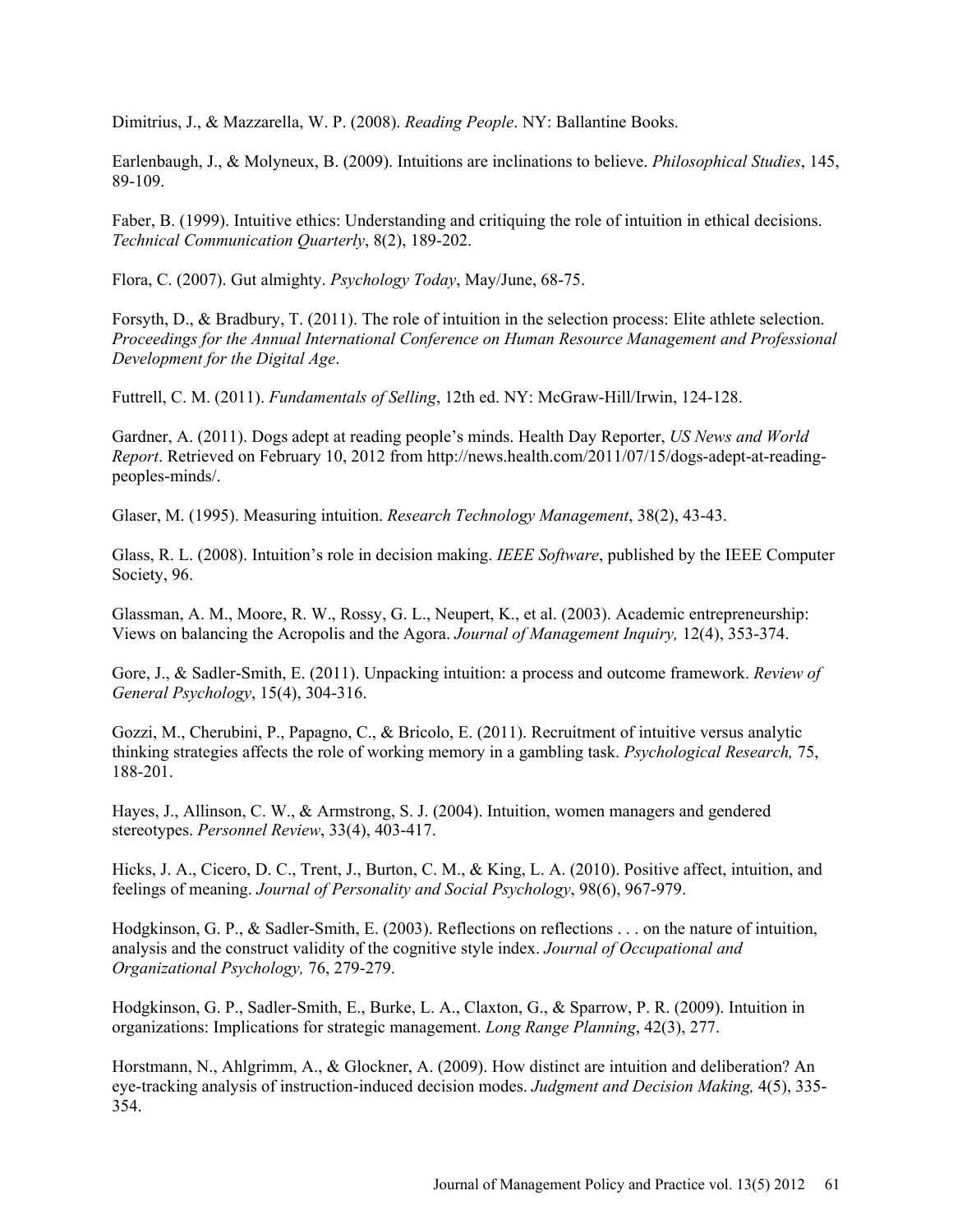Inbar, Y., Cone, J., & Gilovich, T. (2010). People's intuitions about intuitive insight and intuitive choice. *Journal of Personality and Social Psychology*, 99(2), 232-247.

Jennings, L. (1999). Intuition in decision making. *The Futurist*, 33(3), 44.

Kahneman, D., & Klein, G. (2009). Condition for intuitive expertise: A failure to disagree. *American Psychologist*, 64(6), 515-526.

Kakkonen, M. L. (2005). Intuition of family entrepreneurs: An exploratory study of perceptions and experiences. *Journal of Enterprising Culture*, 13(1), 47-67.

Keen, T. (1996). What's your intuitive decision-maker quotient? *Marketing Perspective*, October, 6.

Kerfoot, K. (2003). Learning intuition - less college and more kindergarten: The leader's challenge. *Nursing Economics*, 21(5), 253-5.

Khatri, N., & Ng, H. A. (2000). The role of intuition in strategic decision making. *Human Relations*, 53(1), 57-86.

Korthagen, F. A. J. (2005). The organization in balance: Reflection and intuition as complementary processes. *Management Learning*, 36(3), 371-387.

Kutschera, I., & Ryan, M. H. (2009). Implications of intuition for strategic thinking: Practical recommendations for gut thinkers. *S. A. M. Advanced Management Journal*, 74(3), 12-20.

Lank, A. G., & Lank, E. A. (1995). Legitimizing the gut feel: The role of intuition in business. *Journal of Managerial Psychology*, 10(5), 18-26.

La Pira, F. (2011). Entrepreneurial intuition, an empirical approach. *Journal of Management and Marketing Research*, 6, January, 40-60.

Leybourne, S., & Sadler-Smith, E. (2006). The role of intuition and improvisation in project management. *International Journal of Project Management*, 24(6), 483-483.

Lieberman, M. D. (2000). Intuition: A social cognitive neuroscience approach. *Psychological Bulletin*, 126(1), 109-137.

Lodato, M. A. (2008). Going with your gut: An investigation of why managers prefer intuitive employee selection. *Dissertations & Theses*, Bowling Green State University, Ohio.

Luo, C. M., & Cheng, B. W. (2006). Applying even-swap method to structurally enhance the process of intuition decision-making. *Systemic Practice and Action Research*, 19(1), 45-59.

Mara, J. (2003). Listen to the inner voice: Intuition is being duly recognized as a way to augment successful decision making, but exactly how does one awaken ones intuitive powers? *Businessline*, August 25, 1.

Matzler, K., Bailom, F., & Mooradian, T. A. (2007). Intuitive decision making. *MIT Sloan Management Review*, 49(1), 13-15.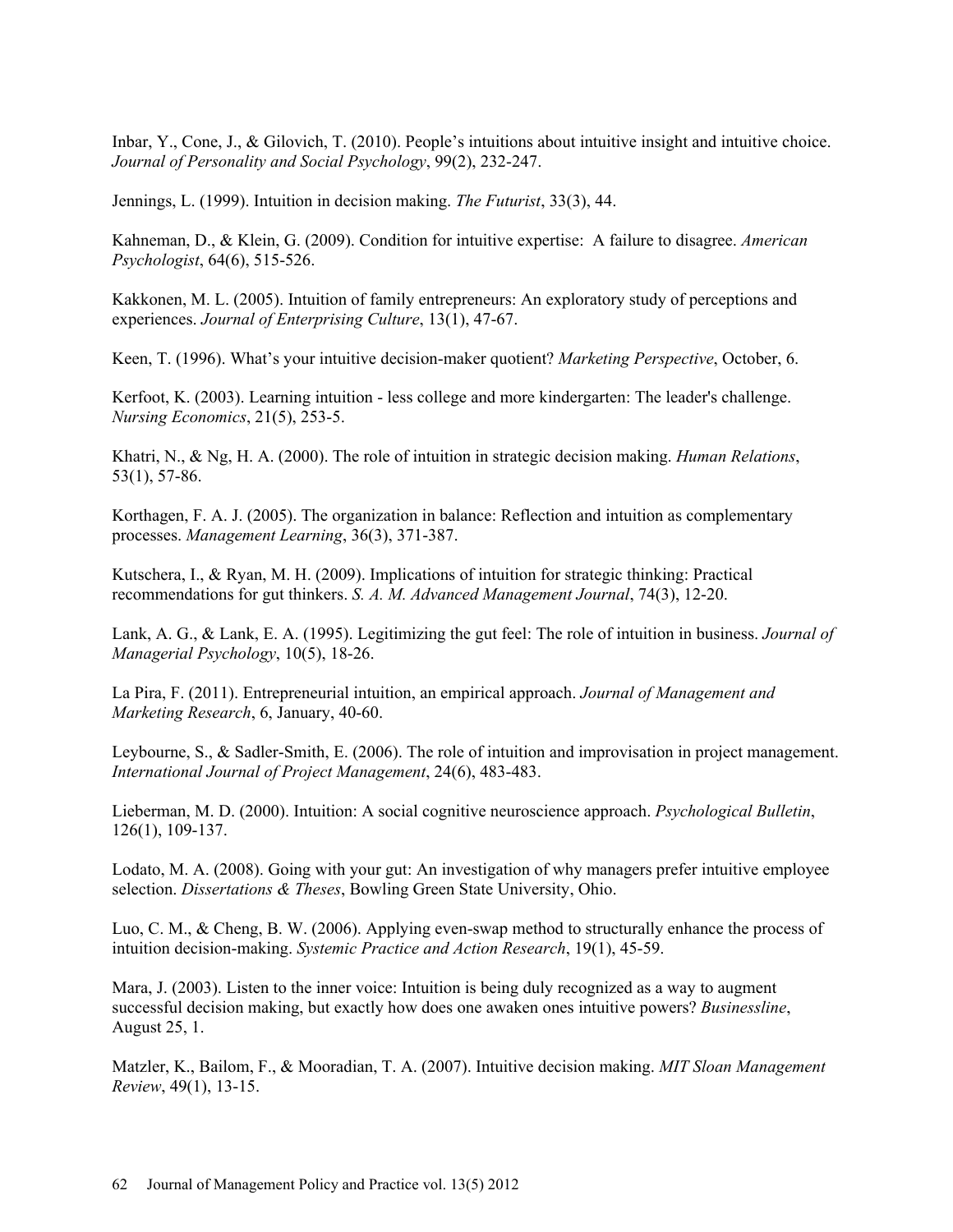Mavor, P., Sadler-Smith, E., & Gray, D. E. (2010). Teaching and learning intuition: Some implications for HRD and coaching practice. *Journal of European Industrial Training*, 34(8/9), 822-838.

McGinnis, M. A. (1984). The key to strategic planning: Integrating analysis and intuition. *MIT Sloan Management Review*, 26(1), 45-45.

McNaughton, R. D. (2003). The use of meditation and intuition in decision-making: Reports from executive meditators. Fielding Graduate Institute, 3093260.

Meinert, D. (2011). Top performers boast analytics over intuition. *HRMagazine*, 56(2), 18.

Merriam-Webster (1999). *Merriam-Webster's Dictionary*.

Mikels, J. A., Maglio, S. J., Reed, A. E., & Kaplowitz, L. J. (2011). Should I go with my gut? Investigating the benefits of emotion-focused decision making. *Emotion*, 11(4), 743-753.

Millett, S. M. (2011). Managers as visionaries: A skill that can be learned. *Strategy & Leadership*, 39(5), 56-58.

Mundy, A. (2011). Intuition – More than just a lucky guess. *Investment Week*, February 28, 12-13.

Murai, C., Tanaka, M., & Sakagami, M. (2011). Physical intuitions about support relations in monkeys (Macaca fuscata) and apes (Pan troglodytes). *Journal of Comparative Psychology*, 125(2), 216-226.

Myers, D. G. (2002). The powers & perils of intuition. *Psychology Today*, 35(6), 42-52.

Nadel, L. (2011). Thinking fast on your feet: Discover the power of your intuition. *Interbeing*, 5(1), 35- 36.

Neal, J. (1997). Spirituality in management education: A guide to resources. *Journal of Management Education*, 21(1), 121-139.

Norton, J. (2010). Interview with Eugene Sadler-Smith, author of *The Intuitive Mind*. *Human Resource Management International Digest*, 18(5), 39-41.

Novicevic, M. M., Hench, T. J., & Wren, D. A. (2002). "Playing by ear"..."in an incessant din of reasons": Chester Barnard and the history of intuition in management thought. *Management Decision,* 40(10), 992- 1002.

Odom, M., & Pourjalali, H. (1994). Effects of personality and expert system instruction on knowledge development in managerial accounting. *Perceptual and Motor Skills*, 79, 267-272.

Oliver, E. (2007). Intuition in decision-making. *Nonprofit World*, 25(4), 11-13.

Patton, J. R. (2003). Intuition in decisions. *Management Decision*, 41(10), 989-996.

Prietula, M., & Simon, H. (1989). The experts in your midst. *Harvard Business Review*, January-February, 120-124.

Raskin, P. (1988). Decision-making by intuition part 1: Why you should trust your intuition. *Chemical Engineering*, 95(17), 100-102.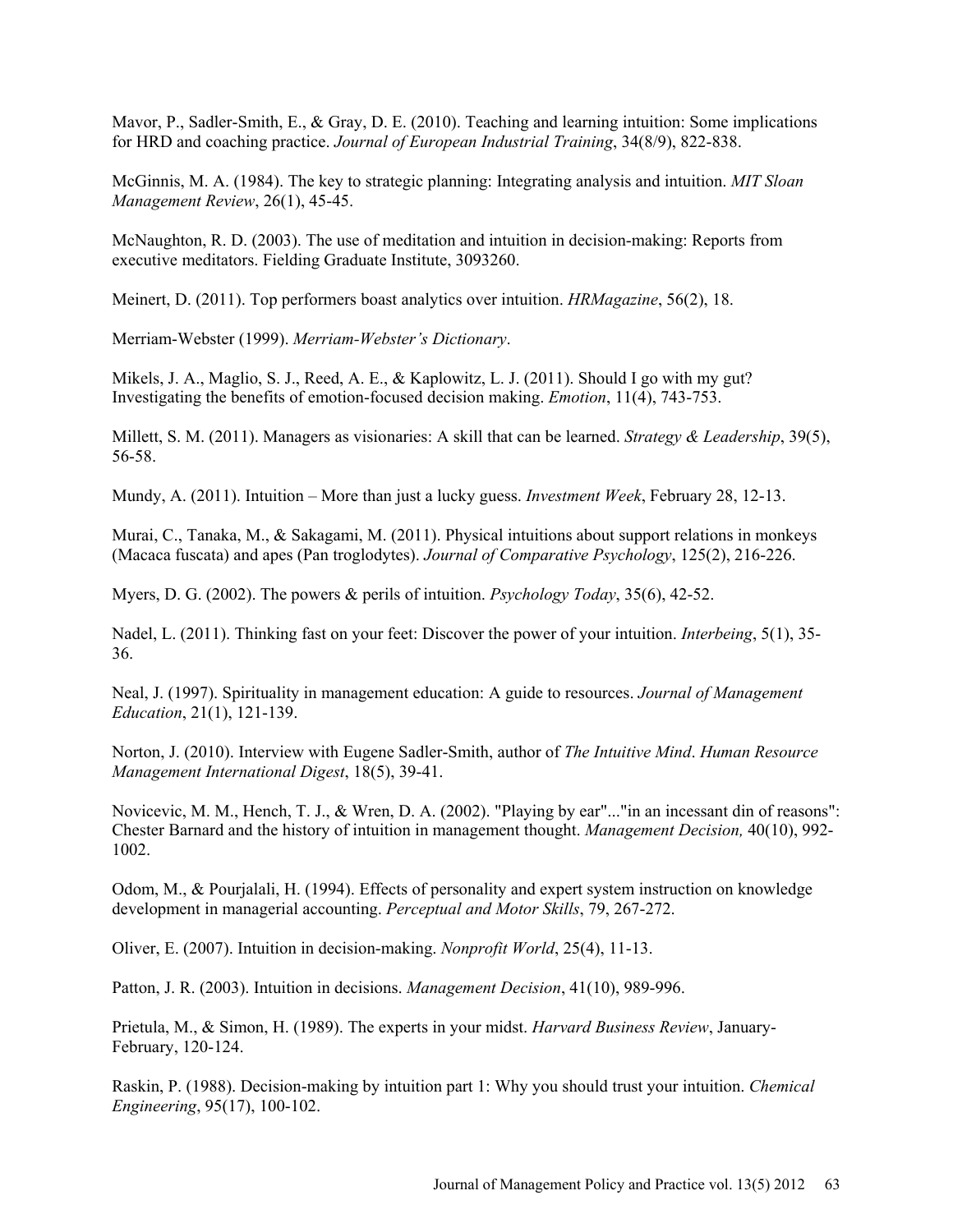Robbins, S. (1999). Decision making: The essence of the manager's job. *Management*, 6th ed., NY: Prentice Hall, 180-206.

Rosanoff, N. (1998). Intuitive power. *Executive Excellence*, 15(1), 17+.

Sadler-Smith, E. (2010). *The Intuitive Mind: Profiting from the Power of Your Sixth Sense*. West Sussex, United Kingdom: John Wiley & Sons, Ltd.

Sadler-Smith, E., & Burke, L. A. (2009). Fostering intuition in management education: Activities and resources. *Journal of Management Education*, 33(2), 239.

Sauter, V. L. (1999). Intuitive decision-making. *Communications of the ACM*, 42(6), 109-115.

Schoemaker, P., & Russo, J. (1993). A pyramid of decision approaches. *California Management Review,* 36, Fall, 9-31.

Sheehan, N. (2010). The power of intuition: Lynn Robinson sees it as path to success. *Telegram & Gazette*, September 19, 1.

Shenhav, A., Rand, D. G., & Greene, J. D. (2011). Divine intuition: Cognitive style influences belief in God. *Journal of Experimental Psychology: General*. Advance online publication. doi: 10.1037/a0025391, September 19, 1-6.

Simmons, J. P., & Nelson, L. D. (2006). Intuitive confidence: Choosing between intuitive and nonintuitive alternatives. *Journal of Experimental Psychology: General*, 135(3), 409-428.

Sinclair, M., & Ashkanasy, N. M. (2005). Intuition: Myth or a decision-making tool? *Management Learning*, 36(3), 353-370.

Smart, M. P. (2009). Go with your gut. *Black Enterprise.* Retrieved on February 28, 2012 from www.BLACKENTERPRISE.com, 98.

Stettner, M. (1998). News for you: How to make better use of your intuition. *Investor's Business Daily*, June 10, A1.

Sundgren, M., & Styhre, A. (2004). Intuition and pharmaceutical research: The case of AstraZeneca. *European Journal of Innovation Management*, 7(4), 267-279.

Tesolin, A. L. (2000). How to develop the habit of intuition.  $T + D$ , 54(3), 76.

Tesolin, A. (2007). Don't stifle intuition in your workplace. *Development T+D*, June, 76-78.

Thompson, R. (2005). Lantern of Diogenes: Is "honest physician" a 21st century oxymoron? *Physician Executive*, 31(2), 36-38.

Trailer, J. W., & Morgan, J. F. (2004). Making "good" decisions: What intuitive physics reveals about the failure of intuition. *Journal of American Academy of Business*, Cambridge, 4(1), 42-48.

Vasconcelos, A. F. (2009). Intuition, prayer, and managerial decision-making processes: A religion-based framework. *Management Decision*, 47(6), 930-949.